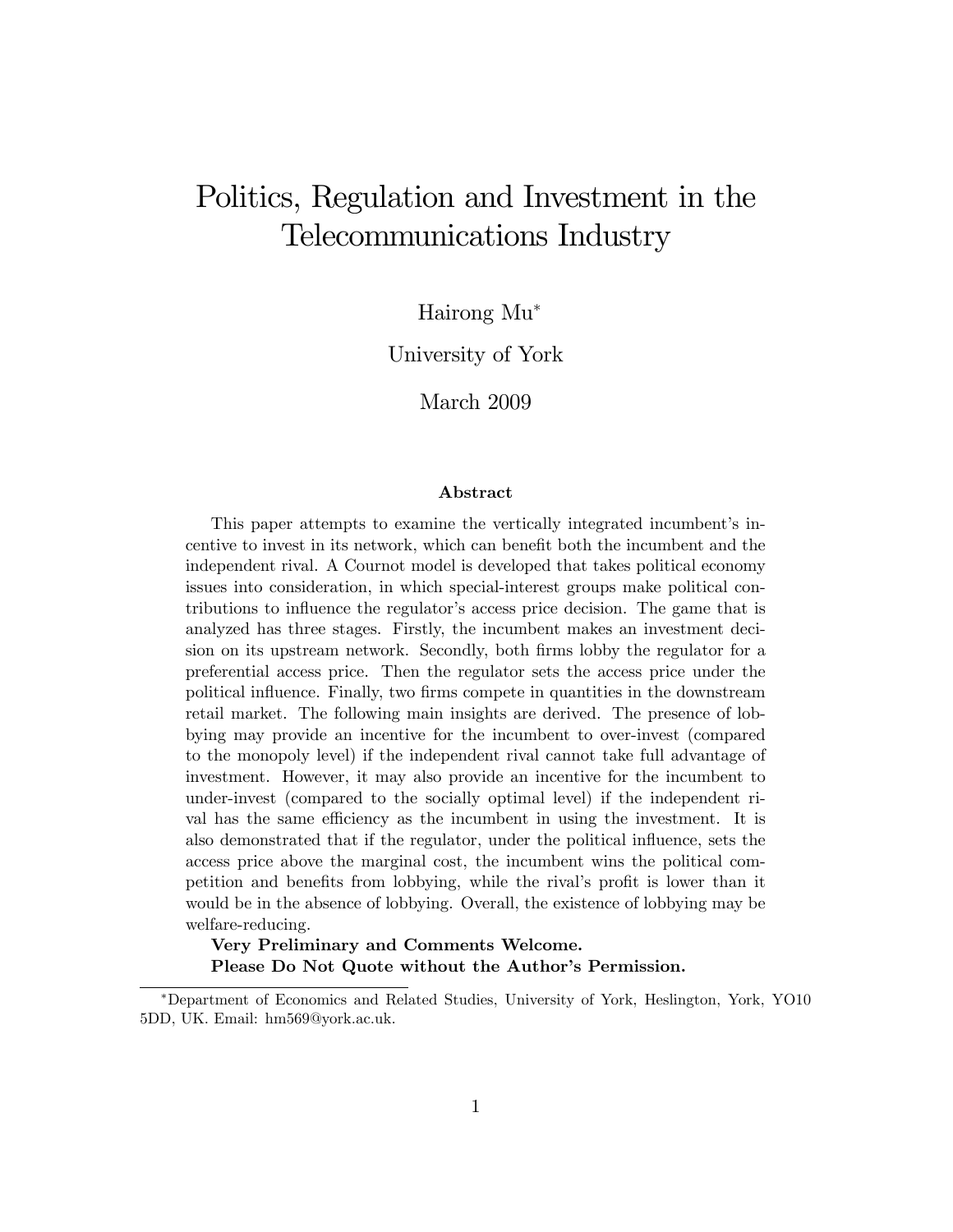# 1 Introduction

The development of telecommunications in China has been increasing rapidly since the 1990s. It has become one of the fastest-growing industries in Chinaís national economy. The telecom revenue increased by approximately 20% annually between 1995 and 2000. Despite a depression in the world telecommunications sector after 2000, it still maintained a high rate of increase at around 10%. Especially in terms of investment, the Chinese telecommunications industry has been maintaining continuously high growth, over RMB200 billion every year since 2000 (see Figure 1). For four years after China's WTO entry in 2001, China Telecom (CT), the incumbent fixed network operator, spent 30-40% of its sales on investment per annum. Although this percentage has tended to decrease, it is still much higher than the level of other advanced telecommunications operators in the world. For example, the local exchange carriers in the US routinely spent 20-22% of their sales on replacing, refurbishing or upgrading plants and equipment<sup>1</sup>. British Telecom  $(BT)$ , the main operator over fixed-line networks in the UK, spent  $10-20\%$  of its revenue on investment in the same four-year period (see Table 1).



Figure 1: Revenue and Investment of the Chinese Telecommunications Industry

<sup>&</sup>lt;sup>1</sup>See "Investment, Capital Spending and Service Quality in U.S. Telecommunications Networks: A Symbiotic Relationship", TIA.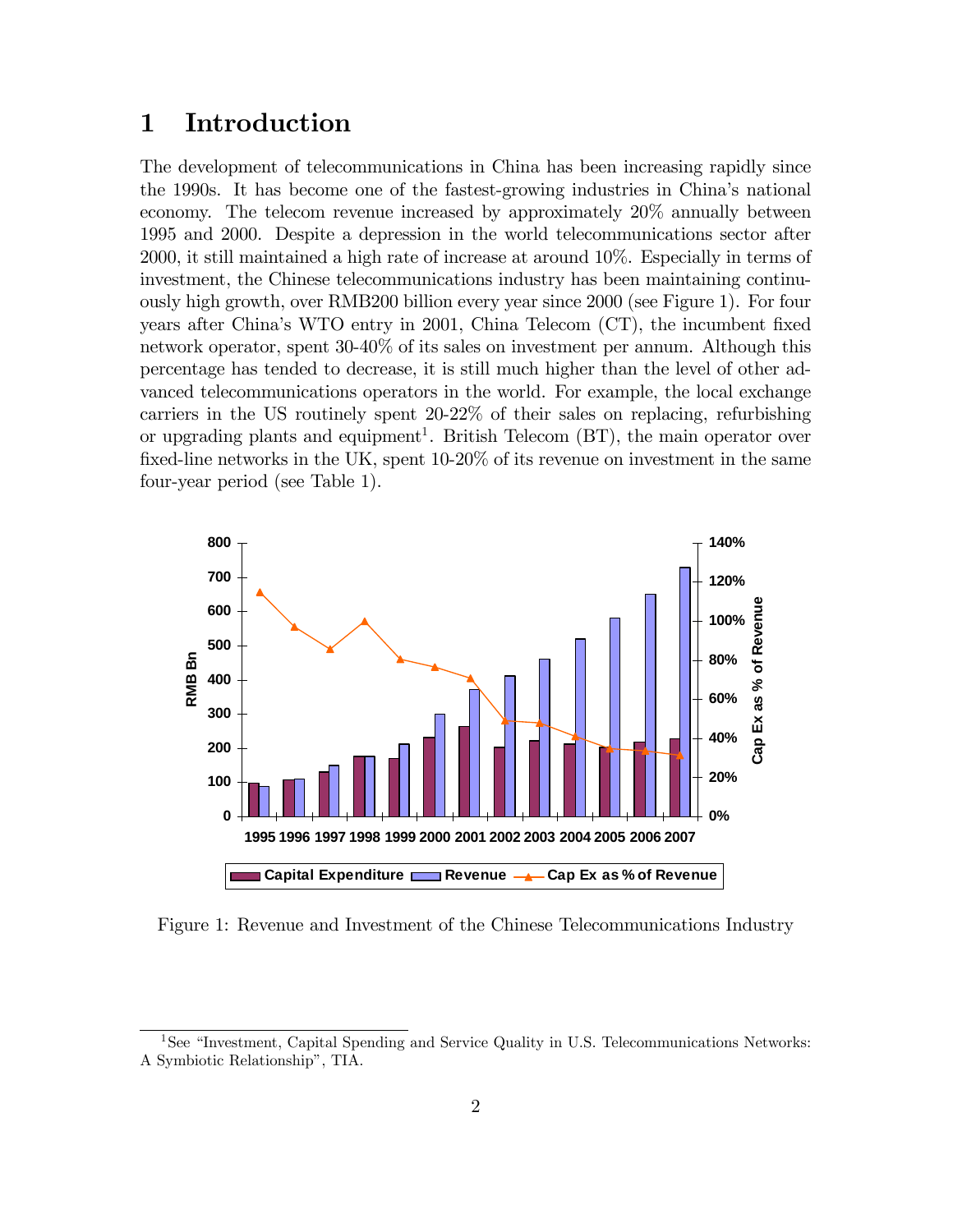| <b>Company</b>         | 2002  | 2003  | 2004  | 2005  |
|------------------------|-------|-------|-------|-------|
| <b>China Telecom</b>   | 41.1% | 36.2% | 36.9% | 33.1% |
| <b>British Telecom</b> | 16.8% | 12.7% | 13.4% | 12.9% |

### **Capital Expenditure as % of Revenue**

*Source: Compiled by the author based on the annual reports of CT and BT.*

Table 1: Comparison between CT and BT

In spite of the dramatic development in the past two decades, Chinaís legislative process in telecommunications has lagged far behind compared to other countries like the US and the  $UK<sup>2</sup>$ . So far China still has no Telecommunication Act or something similar. Due to the lack of a state decree, most lobbying activities happen between individual carriers and the regulatory authority by means of behind-the-scene persuasion, complaint and exchange (Sheng, 2001). In China there is no explicit political donation as in the democratic countries, but the regulator is in fact receptive to political pressures to a great extent. The validity of seeking preferential policies not only depends on the nature and status of firms, for example whether the firms are state-owned, collectively-owned, joint venture or so on, but also depends on the firms' network and relationship with the regulatory department and competent officials. An example, which shows the regulatory outcome can be influenced by the politically powerful Örm, is the MPTís asymmetric regulation towards China Unicom  $(CU)$ , the first and main competitor against the incumbent China Telecom  $(CT)$ . The historically close affiliation between CT and the regulator MPT inevitably affected the policy making. As a result, CU, hampered by the distorted regulation, developed very slowly at the beginning of its entry. The establishment of MII in 1998 crippled the close relationship between the incumbent CT and the regulator to some extent. Then the incumbent's political influence was further weakened by China's commitment to the WTO Basic Telecommunications Agreement, which requires that member countries be committed to establishing an independent regulatory body that ìis separate from, and not accountable to any supplier of basic telecommunications services. The decision of the procedure used by regulators shall be impartial with respect to all market participants". All these observations help form the idea to examine the impact of political transactions on investment in the telecommunications

<sup>&</sup>lt;sup>2</sup>The US Telecommunication Act was originally enacted in 1934 and the current one was implemented in 1996. The UK Telecommunication Act came into being in 1984.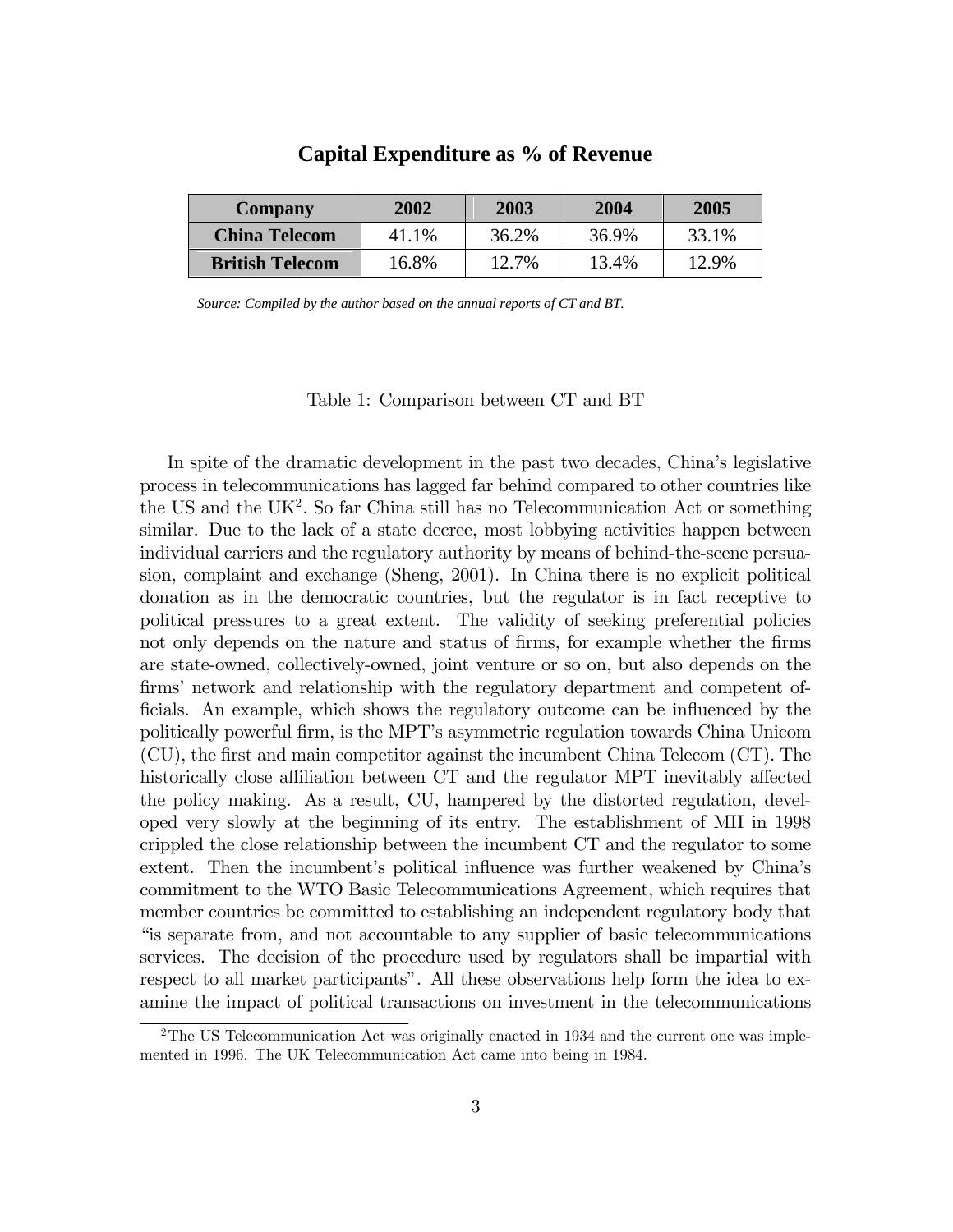industry.

The remainder of the paper is organized as follows: Section 2 gives a review of the relevant literature. Section 3 outlines the basic structure of the model, and the outcome of the game is presented in Section 4. It turns out that a closed form solution for all results can not be simplified and easily compared due to the complexity of coefficients. Hence, in order to gain some insight into the solution of the game, discrete values of weight parameter of social welfare and the level of spillover are assumed and then the results of the game are characterized in Section 5. Section 6 concludes the paper.

# 2 Literature review

When examining a network provider's investment incentives in the telecommunications industry, previous studies have mainly focused on the effect of access price both when there is no regulation and when the access price is regulated. Typically, they assume a benevolent government, which is immune from political pressures and regulates the access price to maximize welfare. Two recent papers regarding the investment in telecommunications are Foros (2004) and Kotakorpi (2006). Foros analyses the competition between a (facility-based) vertically integrated firm<sup>3</sup> and an independent competitor in the retail market for broadband Internet connectivity. He examines the vertically integrated monopolist's incentives to upgrade its network to broadband both with and without regulation of the access price. He assumes Cournot competition between the Internet Service Providers (ISPs) in the retail market with no horizontal differentiation in the downstream segment. Foros emphasizes that in the presence of access price regulation, the incumbent can use overinvestment (relative to the monopoly level) to deter entry when the incumbent's ability to offer value added services is much higher than that of the rival. Kotakorpi considers a similar framework with a vertically integrated network provider facing price-taking rival operators in the retail market. She demonstrates that the incumbent under-invests (relative to the socially optimal level) and when the rivals are relatively efficient in turning the investment into value added services, suboptimal investments can lead to foreclosure. Neither of them considers the effect of political influence on the access price regulation.

This paper improves on the above two by adopting the general approach of the political economy literature by assuming the government has its own incentive to set policies. This is related to the well established common agency model of political support developed by Grossman and Helpman (1994) whose theoretical foundation is based on Bernheim and Whinston (1986). Grossman and Helpman construct a model

<sup>&</sup>lt;sup>3</sup> "Facility-based" operator refers to the one with its own network to which the consumers subscribe. On the contrary, "non-facility-based", or independent, operator that is without its own network, has to access to the "facility-based" operator's network so as to reach the end users. Thus this access is an essential input for the independent operator's service.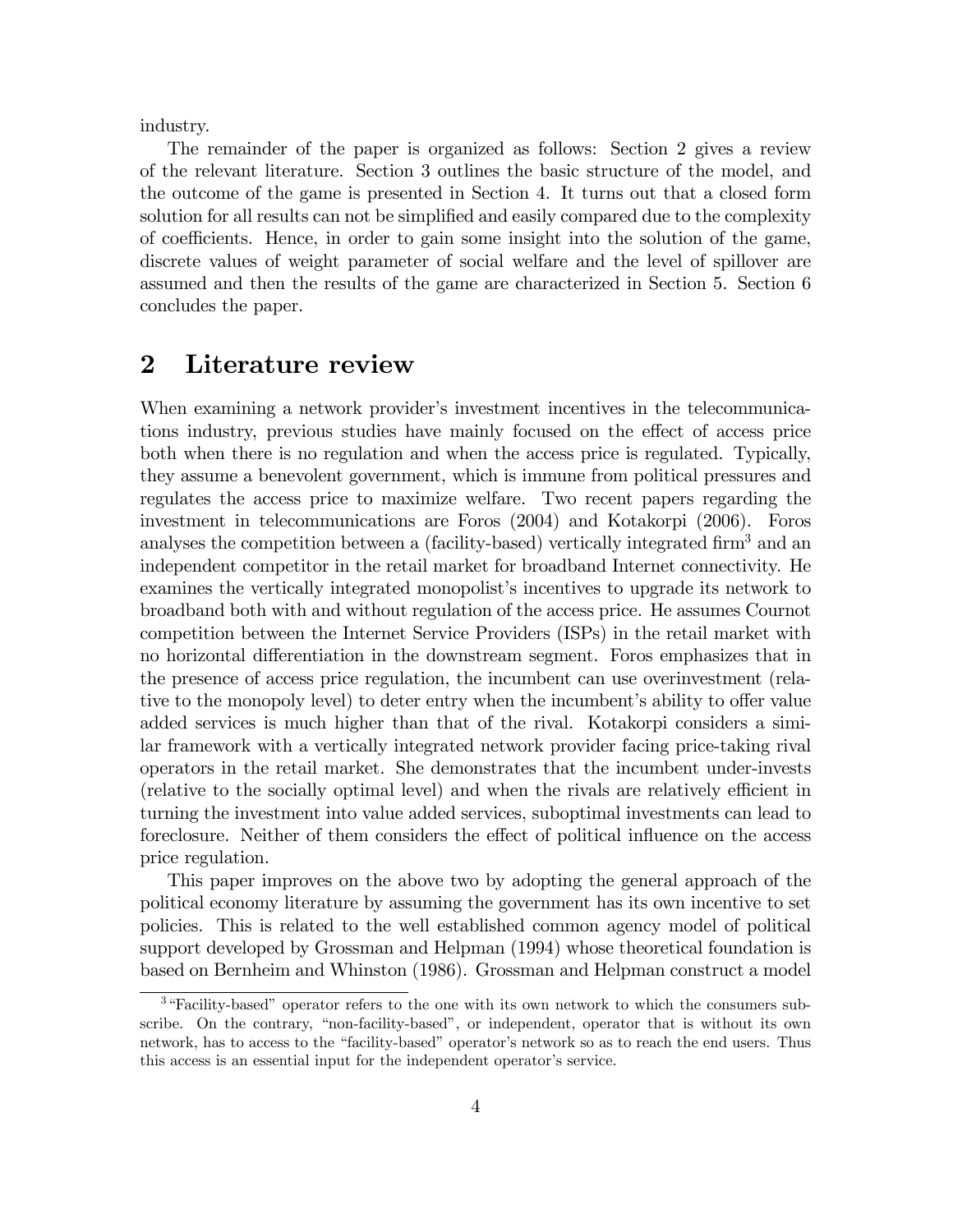in which special-interest groups make political contributions in order to influence an incumbent government's choice of trade policy. In their model, politicians maximize their own welfare, which depends on total contributions collected and on the welfare of voters, rather than maximizing social welfare alone as a benevolent government does. Following Grossman and Helpman, many authors have considered the role of political transactions in a number of contexts. Recently a growing body of literature introduces the political economy approach into research in many Öelds, for instance the studies on international trade and environmental issues<sup>4</sup>. It is somewhat surprising that no such attempt has been made in the telecommunications industry and related regulatory policies. In terms of lobbying and investment, the only paper appears to be that of Damania (2003), who considers an international trade context where a domestic oligopoly competes with foreign producers and the domestic Örms are protected by a tariff. Lobbying is introduced into this framework to examine the interaction between investment, lobbying and protectionist policy decisions. The central message of Damaniaís study is that when governments are receptive to political pressures, this may provide an incentive for Örms to reject cost saving investments.

This paper is intended to examine the incumbent network provider's investment decisions given that the regulator sets the access price under the political ináuence. The main result is that the presence of political influence can provide an incentive for the incumbent to invest more than the socially optimal level if the rival's ability to use the investment is not very high and if the rival is not much more efficient than the incumbent.

# 3 The model

A model is set up with duopoly competition in the retail market. One firm, the incumbent with its own network, is vertically integrated and controls the essential input market for local access as well as provides services in the downstream retail market. The other is an independent rival, who does not have its own network but has to buy local access as an input to serve end users and thus compete with the subsidiary of the upstream monopolist. In the present model, the vertically integrated Örm is assumed to be able to undertake an investment in its network, which may improve the efficiency (or reduce the cost) of both the incumbent and the entrant to supply the final services. For example, the firm can upgrade its network to facilitate easier access, faster delivery and fewer congestion problems in telephony services. Or, in the case of consumers using their telephone lines to access Internet, the firm may invest in upgrading narrowband to broadband Internet connectivity so as to increase the speed of communication, the capacity and quality of the network.

<sup>&</sup>lt;sup>4</sup>The literature regarding politics and international trade, see Ma (2005), Damania (2003), Li and Chen (1998) and Grossman & Helpman (1995b); regarding politics and environment issues, see Yu (2005).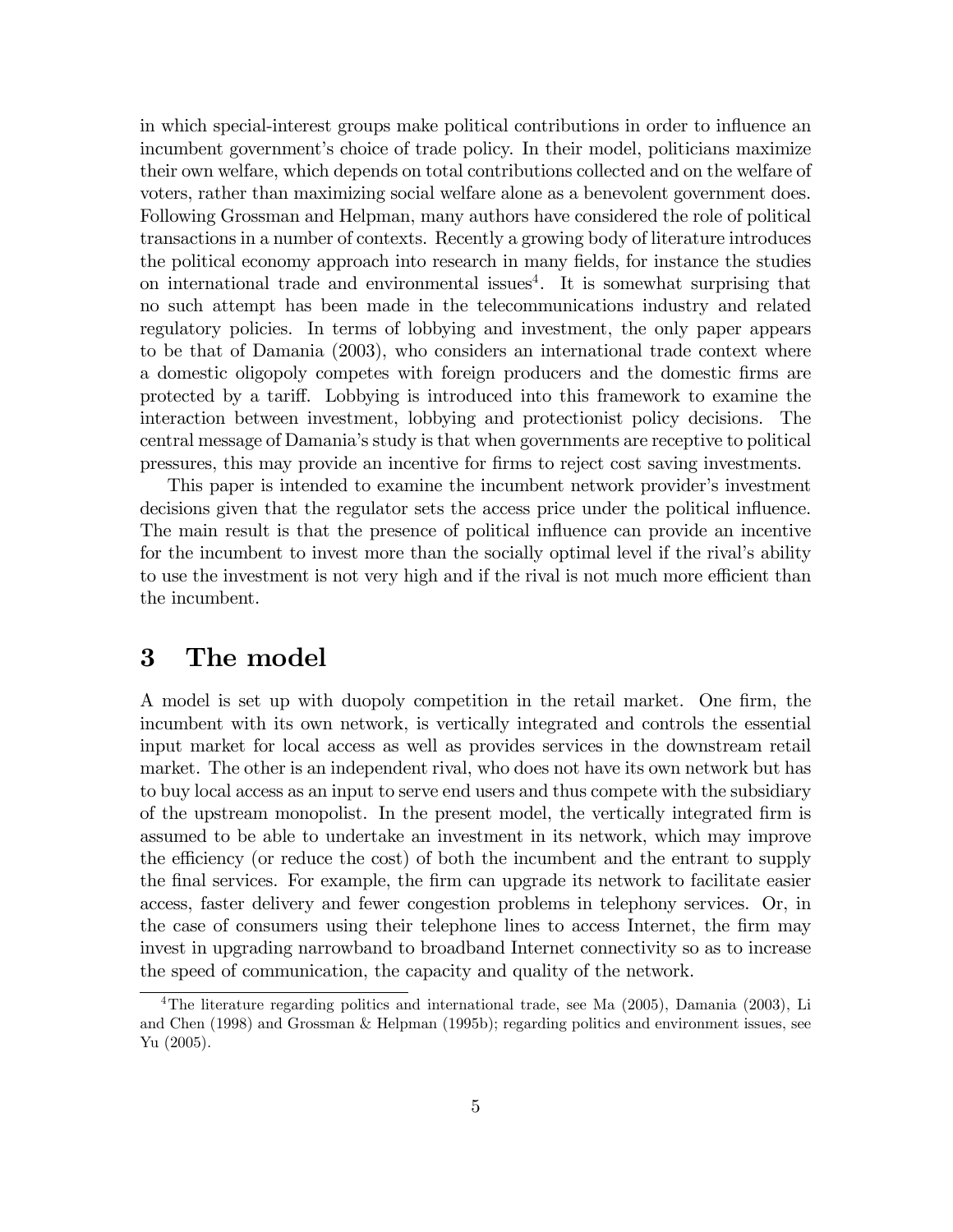#### 3.1 The basic setup

Assume that the aggregate domestic demand curve for the homogeneous product is linear and the inverse demand function  $p = 1 - Q$ , where Q is the total output of firms in the downstream retail market. The amount of the service provided by firm i is  $q_i$   $(i = 1, 2)$ , thus  $Q = q_1 + q_2$ . The subscripts 1 and 2 indicate the facility-based integrated Örm and the non-facility-based rival, respectively. The consumer surplus is given by  $CS = \frac{(q_1+q_2)^2}{2}$  $\frac{1-q_2}{2}$ .

On the supply side, regarding the vertically integrated firm's cost in the upstream segment for local access, this is simply normalized to zero since it plays no role in the analysis. The vertically integrated firm has the choice to invest in its infrastructure, which may involve upgrading its network or any activity in cost-reducing technology. Assume that it faces a quadratic network investment cost given by  $\Gamma(m) = \mu m^2/2$ , where  $m$  is the investment level by which the integrated firm can reduce its cost, or equivalently increase its efficiency in serving its end users. It is also assumed that this investment level does not have any effect on the upstream marginal cost. Since the incumbent and the rival use the same network, the rival may also benefit from, but may have different ability to take advantage of, this cost-reducing investment. The fraction of the benefits from the investment that spills over to the rival is denoted by  $\beta$   $(0 \le \beta \le 1)^5$ , so that the rival's marginal cost to supply the retail services is reduced by  $\beta m$ . The profit functions for both firms are then given by

$$
\Pi_1^G = [p - (c_1 - m)] q_1 + a q_2 - \frac{1}{2} \mu m^2 \tag{1}
$$

$$
\Pi_2^G = [p - (c_2 - \beta m) - a] q_2 \tag{2}
$$

 $\Pi_i^G(i=1,2)$  denotes gross-of-contributions profits.  $c_i$   $(i=1,2)$  is the marginal cost in the downstream market when both Örms serve the end users before any investment occurs.  $\alpha$  denotes the access charge that the rival pays to use the incumbent's network. Assume that  $a \geq 0$ , that is, the access price is at least as much as the marginal cost of running the network, which is assumed zero in this study. Since the vertically integrated firm is active in both upstream and downstream segments, its profit comes from its retail services (first part of profit function  $(1)$ ) as well as the sale of access to its rival (second part of profit function  $(1)$ ). For the independent downstream rival,

<sup>&</sup>lt;sup>5</sup>In fact,  $\beta$  here measures the rival's relative ability to use the infrastructure improvement invested by the incumbent. If we assume  $\beta_1$  and  $\beta_2$  are spillovers from the facility-based firm to its own subsidiary and the rival respectively, then we should have  $\beta = \frac{\beta_2}{\beta}$  $\frac{\beta_2}{\beta_1}$ . Therefore, when  $0 < \beta < 1$ , the rival has lower ability to use the investment. When  $\beta = 0$ , the rival has no way of getting any benefit from the investment. When  $\beta = 1$ , the rival benefits from the investment the same as the incumbent's subsidiary. In this paper, the value of  $\beta$  is restricted to be no more than 1, that is we exclude the possibility that the rival has a higher ability to use the investment. The reason is, in the presence of access price regulation, the investment is the only strategic tool for the incumbent to compete against its rival. Consequently, the incumbent chooses to invest only when it believes this activity would bring no less benefit to itself than to its rival.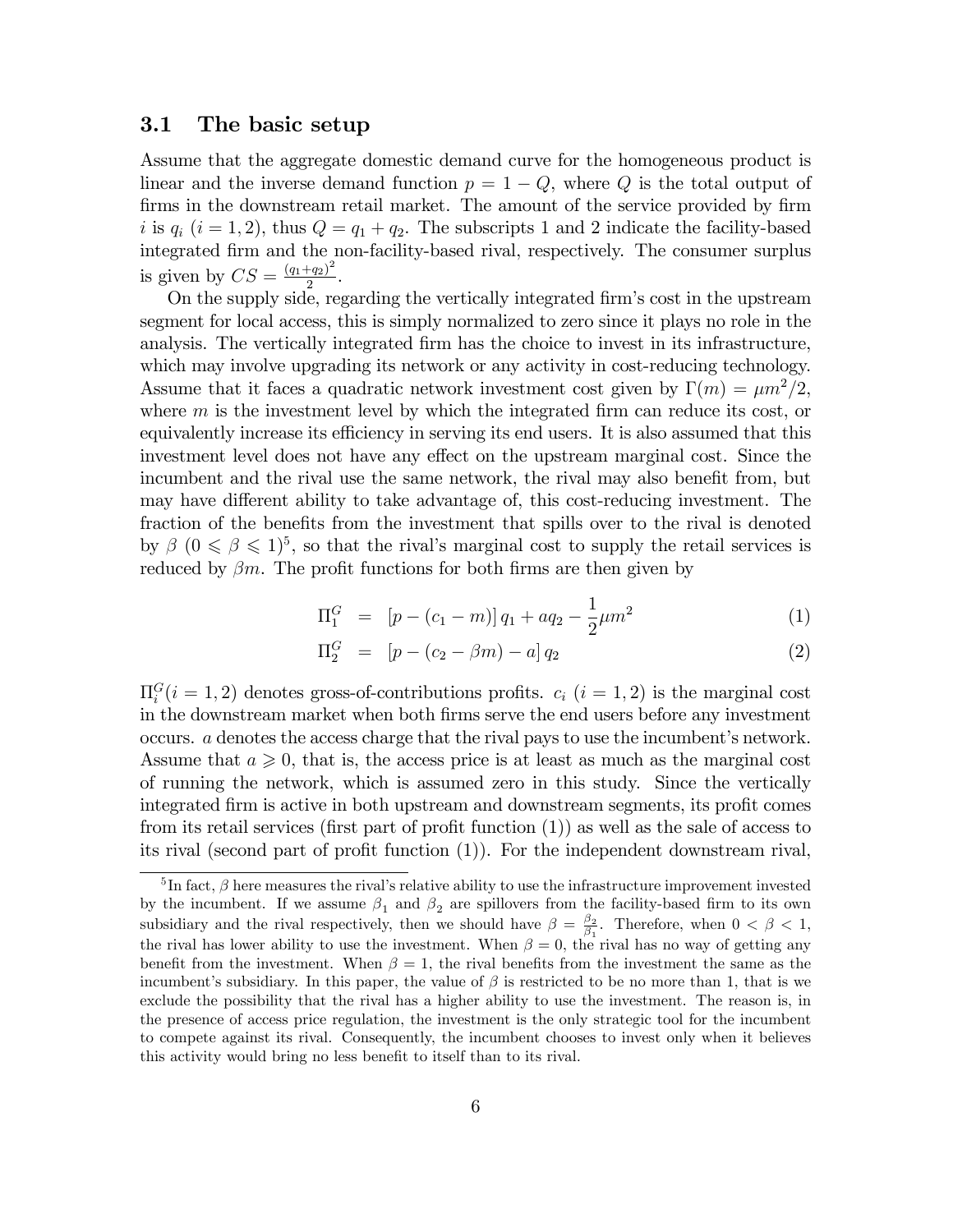the access charge can be regarded as another part of marginal cost when the Örm needs the essential input from the incumbent to complete its service.

Following Grossman and Helpman (1994), it is assumed that the government is interested in both aggregate well-being and political contributions. The aggregate social welfare, as commonly defined, includes consumer surplus as well as firms' grossof-contributions profits, which is given by

$$
W=\Pi_1^G+\Pi_2^G+CS
$$

where

$$
\Pi_i^G = \Pi_i + S_i \quad i = 1, 2
$$

 $\Pi_i$  is firm *i*'s net profit (gross profit less contributions).  $S_i$  is firm *i*'s political contribution. In democratic countries, such as the US, this  $W$  reflects an average voter's welfare; while in countries of highly centralized and authoritarian governments, such as China, even if there is no concern of re-election, a higher aggregate social welfare helps to portray an image of higher political achievement, which in turn helps to consolidate the politician's position (Li & Chen, 1998). The other factor that the government cares about is political contributions or bribes from lobby groups. These political contributions are valued by the government because they can be used in many ways, such as financing a politician's re-election campaign in the case of democratic politics or improving a politician's personal consumption in general.

Following the political economy literature, a linear objective function is adopted for the government which maximizes a weighted sum of political contributions and aggregate social welfare

$$
G = S_1 + S_2 + \lambda W
$$

where  $\lambda$  is the weight attached to the aggregated social welfare relative to political contributions. The only restriction for  $\lambda$  is  $\lambda \geqslant 0$ . If  $\lambda = 0$ , the government cares only about political contributions. If  $\lambda \to \infty$ , the above equation becomes the same as when the government is benevolent and not captured by political contributions. In order to focus on the competition between two firms, it is assumed that politically unorganized consumers have no means to influence policy like the firms do. The reason can be because of either governmental pro-industry policy or the "free-rider" problem of consumers' lobbying.

### 3.2 The timing of the game

Consider a four-stage game and the timing is as follows:

• Stage 1: The vertically integrated firm makes an investment in the cost-reducing technology or upgrading its network. With this investment, the incumbent can reduce its marginal cost of providing its service by m. The rival, who also uses the network, can reduce its marginal cost by  $\beta m$ .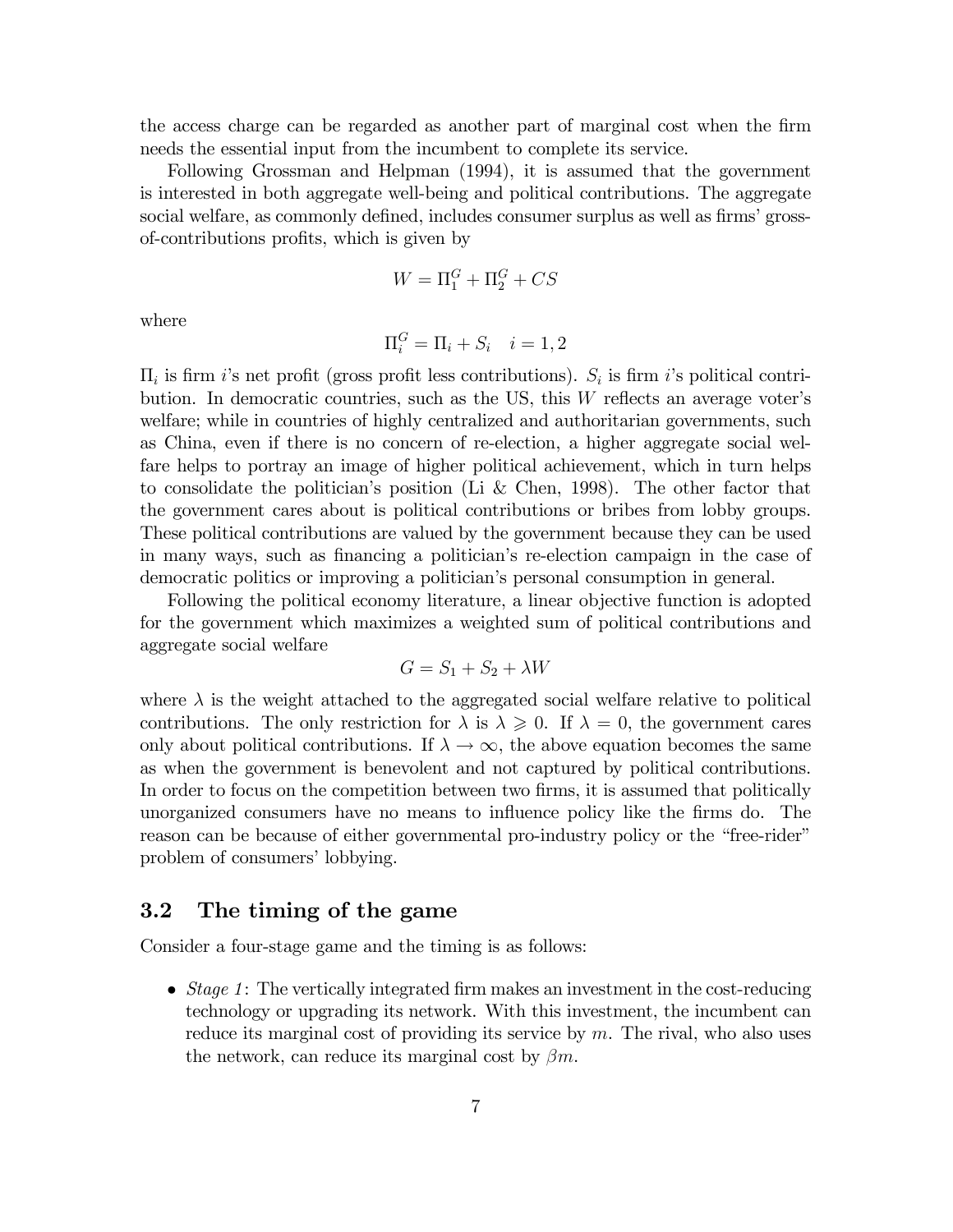- Stage 2: Each interest group (firm) simultaneously determines its policy-contingent contribution schedule  $S_i(a)$   $(i = 1, 2)$  to lobby for its favorable policy, i.e. the access price.
- Stage 3: The government (regulator), who is self-interested and under the pressure of interest groups, sets the access price a to the downstream independent Örm.
- *Stage 4*: Two firms compete à la Cournot in the retail market.

The reason why the investment occurs first is that it is irreversible and normally is a huge amount in the telecommunications industry. In contrast, the access price can be changed more easily and quickly. Although the government can act as a first-mover in the above game, its commitment to the ex ante regulation may not be credible. Therefore in this paper it is assumed the government can only set the access price after the investment takes place.

## 4 Equilibrium outcomes of the game

The game is solved by backward induction.

#### 4.1 Stage 4: Retail market competition

In the last stage, taking the investment level and the access price as given, both firms maximize their profits by choosing quantities. Thus the equilibrium outputs are given by the solutions to the first order conditions

$$
q_1^* = \frac{2\Delta_1 - \Delta_2}{3} + \frac{1}{3}a + \frac{2-\beta}{3}m\tag{3a}
$$

$$
q_2^* = \frac{-\Delta_1 + 2\Delta_2}{3} - \frac{2}{3}a + \frac{-1 + 2\beta}{3}m\tag{3b}
$$

$$
Q^* = q_1^* + q_2^* = \frac{\Delta_1 + \Delta_2}{3} - \frac{1}{3}a + \frac{1+\beta}{3}m \tag{3c}
$$

Here let  $\Delta_1 = 1 - c_1$  and  $\Delta_2 = 1 - c_2$  for simplicity of notation.  $\Delta_i$   $(i = 1, 2)$  can be interpreted as firms' production efficiency. The bigger the value of  $\Delta_i$  (i = 1, 2), the more efficient the firm is in its production. Assume that  $\Delta_1 \geq 0$  and  $\Delta_2 \geq 0$ . From  $(3)$ , it can be noted that the incumbent's quantity increases with the access price  $(\frac{\partial q_1^*}{\partial a} > 0)$ , while the rival's decreases with the access price  $(\frac{\partial q_2^*}{\partial a} < 0)$ . This is due to the fact that the access charge is an extra cost for the rival which the incumbent's subsidiary does not need to bear<sup>6</sup>. From the inverse demand function  $p = 1 - Q$ , the

<sup>&</sup>lt;sup>6</sup>It implies, given the freedom to set the access charge, the vertically integrated firm has an incentive to raise  $a$  so high to disadvantage its rival in the competition, which is known as "raising" rival's cost" strategy. In that case, foreclosure may happen.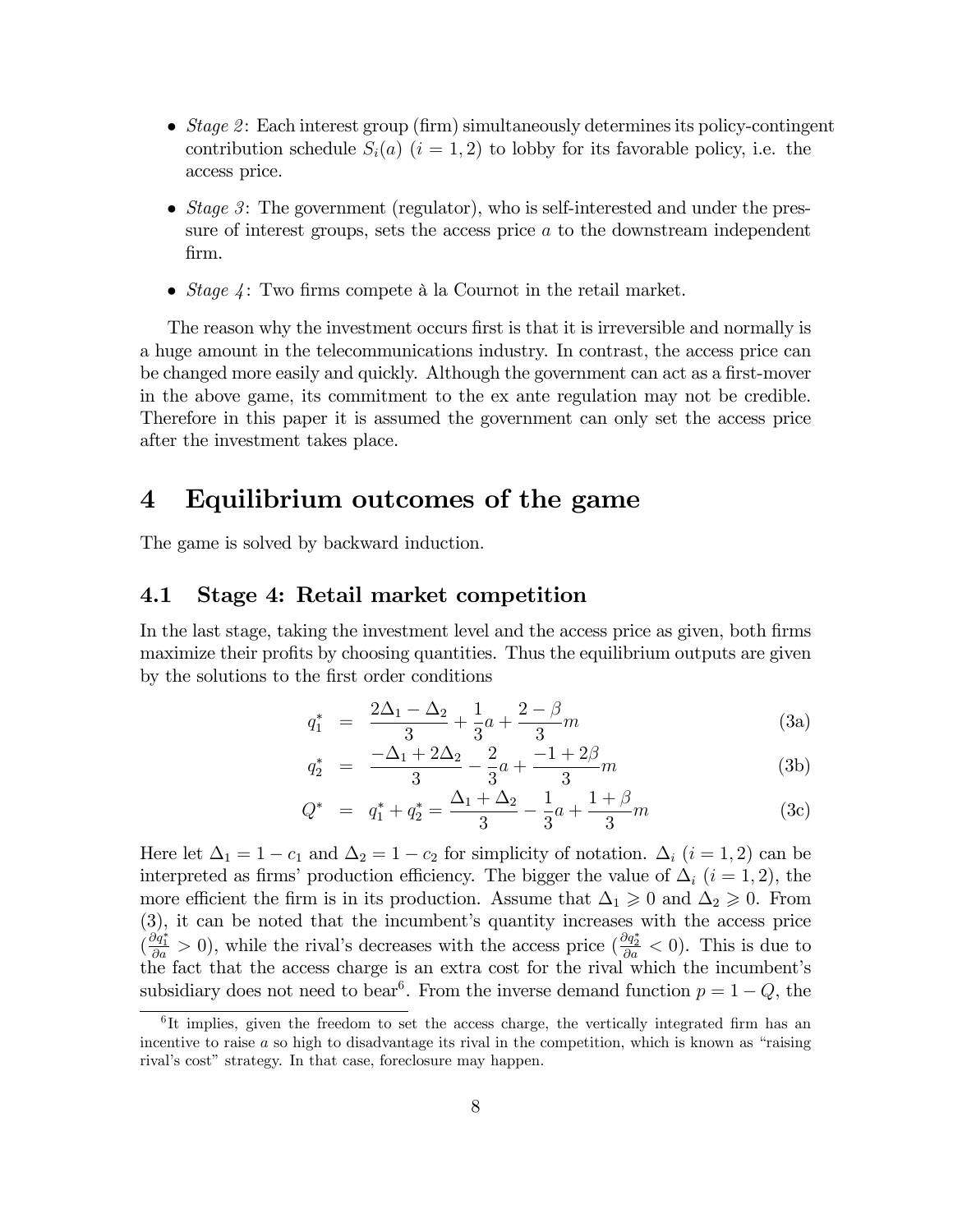retail price is given by

$$
p^* = 1 - \frac{\Delta_1 + \Delta_2}{3} + \frac{1}{3}a - \frac{1+\beta}{3}m
$$

Clearly the market equilibrium price rises with the access price  $(\frac{\partial p^*}{\partial a} > 0)$ .

Accordingly, two firms' gross-of-contributions profits are given by

$$
\Pi_1^{G*} = \left(\frac{2\Delta_1 - \Delta_2}{3} + \frac{1}{3}a + \frac{2-\beta}{3}m\right)^2 + a\left(\frac{-\Delta_1 + 2\Delta_2}{3} - \frac{2}{3}a + \frac{-1+2\beta}{3}m\right) - \frac{1}{2}\mu m^2
$$
  

$$
\Pi_2^{G*} = \left(\frac{-\Delta_1 + 2\Delta_2}{3} - \frac{2}{3}a + \frac{-1+2\beta}{3}m\right)^2
$$

### 4.2 Stage 2 and 3: The political equilibrium

In stage 2 and 3, the firms lobby the policy maker for their favorable access price and the government sets a under the political pressure. This two-stage game is quite similar to those in the political economy literature which focus on competition for the political influence. Specifically, a subgame perfect Nash equilibrium for these two stages is a policy-contingent political contribution schedule  $S_i(a)$  for each firm and access price  $a$ , which satisfy: (i) the contribution is feasible and maximizes each interest group's (net) profit given the contribution from the other group; (ii) by setting access price a, the government maximizes its welfare, taking the contribution schedules as given.

Following Grossman and Helpman (1994), in this paper the "truthful contribution" schedule" is applied to solve the political equilibrium. This schedule asserts that each firm sets its contribution schedule so that the marginal change in the contribution for a small change in the policy matches the effect of the policy change on the firm's gross welfare (around the equilibrium), that is,

$$
\frac{\partial \Pi_i^G \left( a^* \right)}{\partial a^*} = \frac{\partial S_i \left( a^* \right)}{\partial a^*} \tag{4}
$$

These contribution schedules are noted as "locally truthful" in Grossman and Helpman (1994). Both Bernheim and Whinston (1986) and Grossman and Helpman (1994) have showed it can be extended to a truthful contribution schedule that everywhere reflects the true preference of the lobby. As equation  $(4)$  shows, the "truthful contribution schedule" virtually pays the excess of an interest group's gross welfare relative to some base level. Formally, a truthful contribution function takes the form

$$
S_i(a, B_i) = \max\left[0, \Pi_i^G - B_i\right] \tag{5}
$$

for some  $B_i$ , which is a constant and some base level of welfare chosen by firm i. Expression (5) indicates that the truthful contribution schedule makes the government the residual claimant.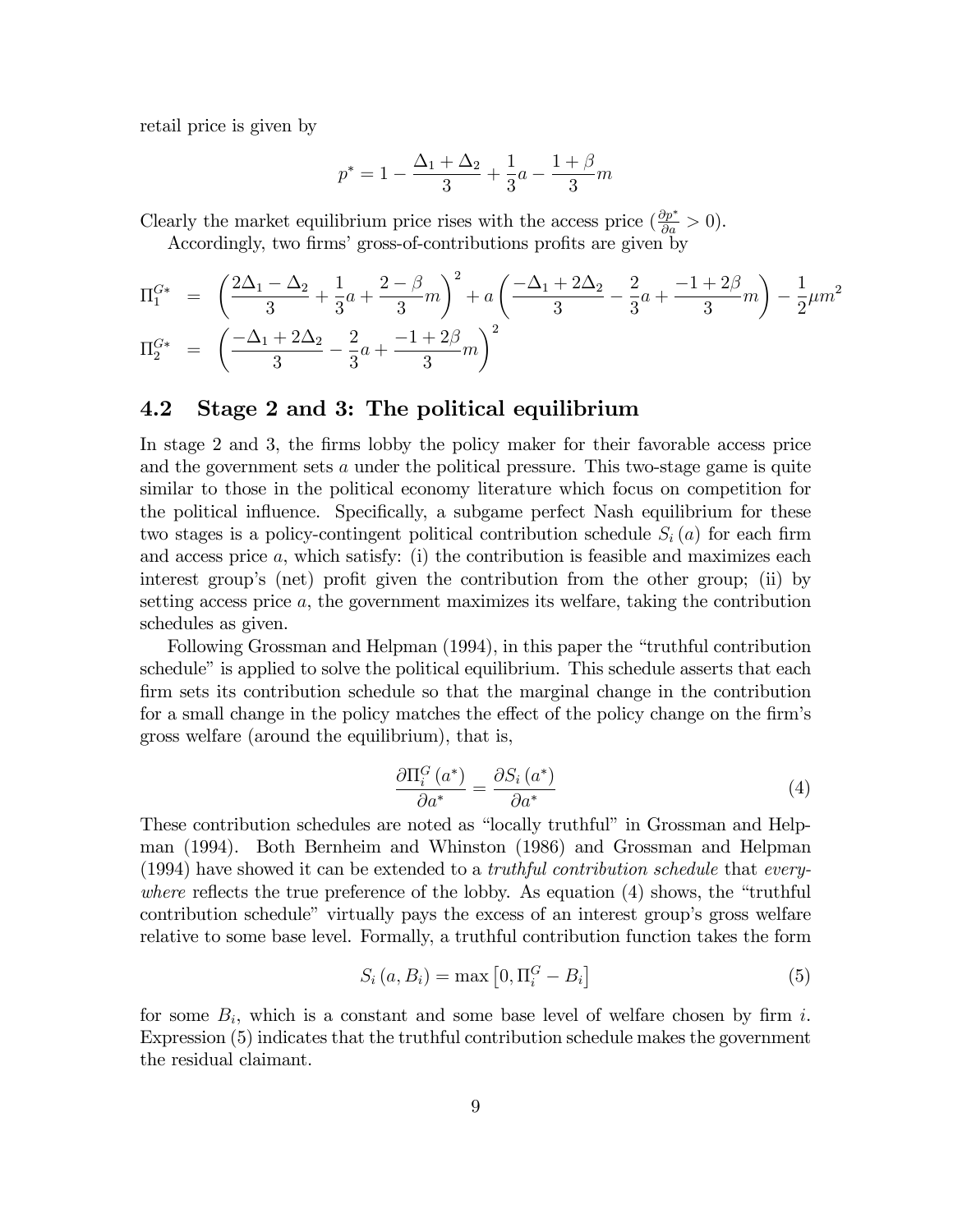Let  $a^*$  be the access price level in the presence of lobbies from both firms and  $a_i$  $(i = 1, 2)$  be the access price level in the presence of lobby from firm  $i$   $(i = 1, 2)$  only, that is, the contribution offered by firm  $j$   $(j = 1, 2; j \neq i)$  is zero. The subgame perfect Nash equilibrium of Stage 2 and 3 can be characterized by the following Lemma.

**Lemma 1** (i) The equilibrium level of access price satisfies:

$$
a^* = \arg\max_{a} \Pi_1^G(a) + \Pi_2^G(a) + \lambda W(a)
$$

(ii) The equilibrium levels of political contributions are:

$$
S_i(a^*, B_i) = \left[\Pi_j^G(a_j) + \lambda W(a_j)\right] - \left[\Pi_j^G(a^*) + \lambda W(a^*)\right] \quad \text{for } i, j = 1, 2; i \neq j \tag{6}
$$

where  $a_j$  is the access price level when the contribution offered by firm i were zero, that is,

$$
a_j = \arg\max_a \Pi_j^G(a) + \lambda W(a)
$$

#### **Proof.** See Appendix 6.  $\blacksquare$

Lemma 1 shows an interesting property of the equilibrium with the truthful contribution schedule. As it is shown in (i), in equilibrium, truthful contribution schedules will induce the government to behave as if it were maximizing a social welfare function with different weights on different members of society. For example, the incumbent firm and the rival receive a weight of  $1 + \lambda$  on their surplus respectively, and the consumers, who are assumed to have no lobbying power, receive the smaller weight of  $\lambda$ .

#### 4.2.1 Equilibrium access price under the political influence

Next equilibrium access price  $a^*$  is calculated, which maximizes the government's welfare when the contributions are offered by both firms

$$
a^* = \arg\max_{a} \Pi_1^G(a) + \Pi_2^G(a) + \lambda W(a)
$$
\n(7)

The first order condition of  $(7)$  yields the solution to  $a^*$ , which is given by

$$
a^* = \frac{(5+4\lambda)\Delta_1 - (4+5\lambda)\Delta_2}{2+\lambda} + \frac{(5+4\lambda) - (4+5\lambda)\beta}{2+\lambda}m\tag{8}
$$

The second order condition is satisfied as

$$
\frac{\partial^2 G}{\partial a^2} = -\frac{2+\lambda}{9} < 0
$$

Note that

$$
\frac{\partial a^*}{\partial m} = \frac{(5+4\lambda) - (4+5\lambda)\beta}{2+\lambda} > 0 \text{ iff } \beta < \frac{5+4\lambda}{4+5\lambda} < \frac{5}{4} \text{ or } 0 < \lambda < \frac{5-4\beta}{5\beta - 4}
$$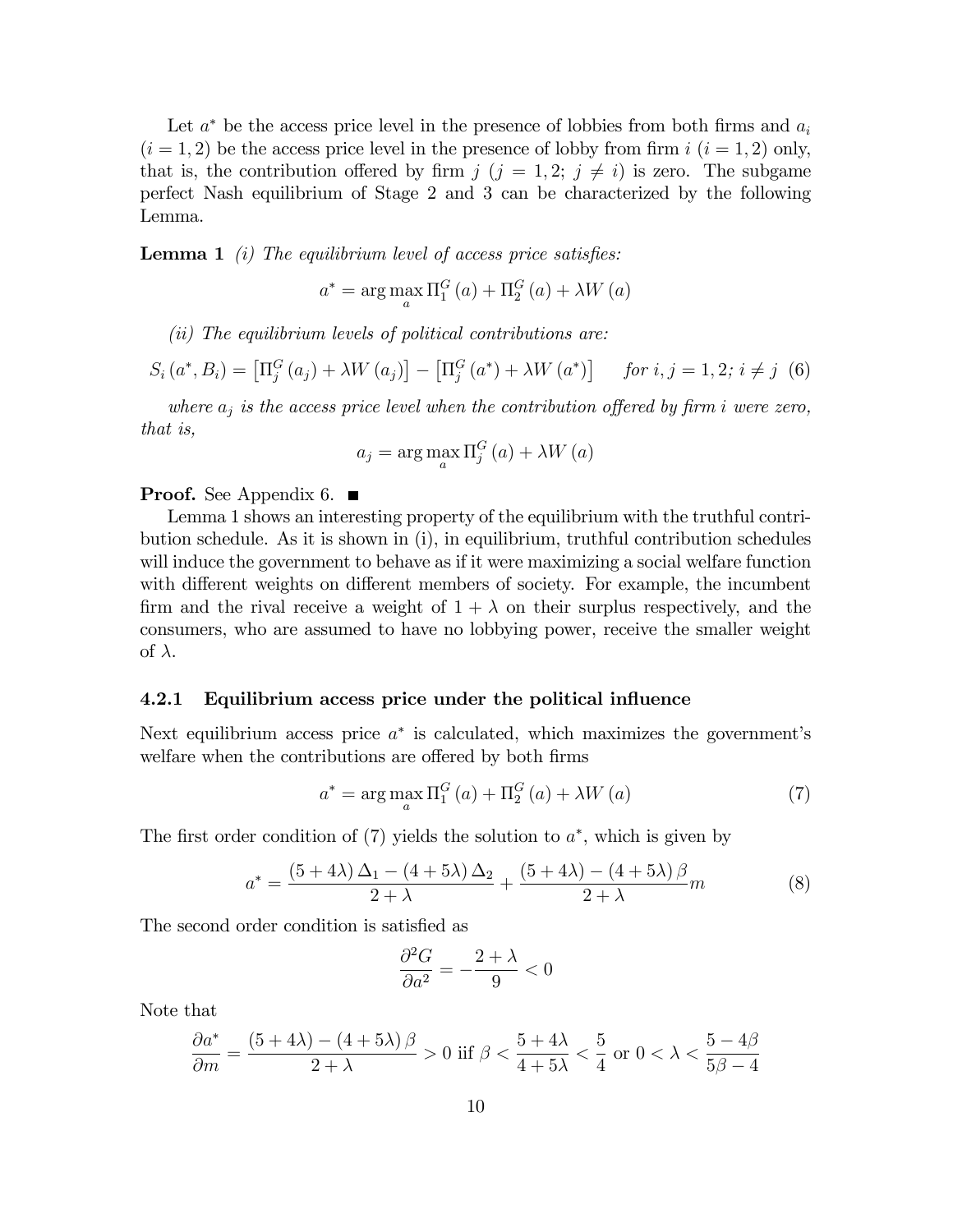The investment of the incumbent can have a positive effect on the access price under certain conditions.

Substituting (8) into (3) yields the equilibrium quantities as functions of the investment level, which are given by

$$
q_1^* = \frac{(3+2\lambda)\Delta_1 - (2+2\lambda)\Delta_2}{2+\lambda} + \frac{(3+2\lambda) - (2+2\lambda)\beta}{2+\lambda}m
$$
 (9a)

$$
q_2^* = \frac{-(4+3\lambda)\Delta_1 + (4+4\lambda)\Delta_2}{2+\lambda} + \frac{-(4+3\lambda) + (4+4\lambda)\beta}{2+\lambda}m
$$
 (9b)

$$
Q^* = \frac{-(1+\lambda)\Delta_1 + (2+2\lambda)\Delta_2}{2+\lambda} + \frac{-(1+\lambda) + (2+2\lambda)\beta}{2+\lambda}m
$$
 (9c)

Assume that  $q_2^* > 0$ , otherwise the rival is foreclosed from the retail market, which leaves the incumbent a monopolist. The firms' gross-of-contribution profits,  $\Pi_1^G(a^*)$ and  $\Pi_2^G(a^*)$ , and the consumer surplus,  $CS(a^*)$ , can be calculated after substituting (8) and (9) into (1), (2) and  $CS = \frac{1}{2}Q^2$ . Accordingly,  $\Pi_1^G(a^*) + \lambda W(a^*)$  and  $\Pi_2^G(a^*) +$  $\lambda W(a^*)$  can be derived easily.

#### 4.2.2 Political contributions

To calculate the contribution from each firm, let  $a_1$   $(a_2)$  denote the access price that jointly maximizes the welfare of the incumbent (the rival) and the government, equivalently, the contribution offered by the rival (the incumbent) is zero. According to Lemma 1, access prices  $a_1$  and  $a_2$  can be derived from

$$
a_1 = \arg \max_{a} \Pi_1^G + \lambda \left( \Pi_1^G + \Pi_2^G + CS \right)
$$
 (10a)

$$
a_2 = \arg \max_{a} \Pi_2^G + \lambda \left( \Pi_1^G + \Pi_2^G + CS \right)
$$
 (10b)

The first order condition of  $(10a)$  with respect to a is

$$
\frac{\partial \Pi_1^G}{\partial a} + \lambda \left( \frac{\partial \Pi_1^G}{\partial a} + \frac{\partial \Pi_2^G}{\partial a} + \frac{\partial CS}{\partial a} \right)
$$
  
= 
$$
\frac{(1+4\lambda)\Delta_1 + (4-5\lambda)\Delta_2}{9} - \frac{10+\lambda}{9}a + \frac{(1+4\lambda) + (4-5\lambda)\beta}{9}m
$$

The second order condition is fulfilled as  $-\frac{10+\lambda}{9} < 0$ . Access price  $a_1$ , set by the government when the rival makes no political contribution, is thus given by

$$
a_1 = \frac{\left(1+4\lambda\right)\Delta_1 + \left(4-5\lambda\right)\Delta_2}{10+\lambda} + \frac{\left(1+4\lambda\right) + \left(4-5\lambda\right)\beta}{10+\lambda}m\tag{11}
$$

Substituting (11) into (1), (2) and  $CS = \frac{1}{2}Q^2$  gives rise to the firms' gross-ofcontribution profits,  $\Pi_1^G(a_1)$  and  $\Pi_2^G(a_1)$ , and the consumer surplus,  $CS(a_1)$ . Accordingly,  $\Pi_1^G(a_1) + \lambda W(a_1)$  can also be obtained. Given  $\Pi_1^G(a_1) + \lambda W(a_1)$  and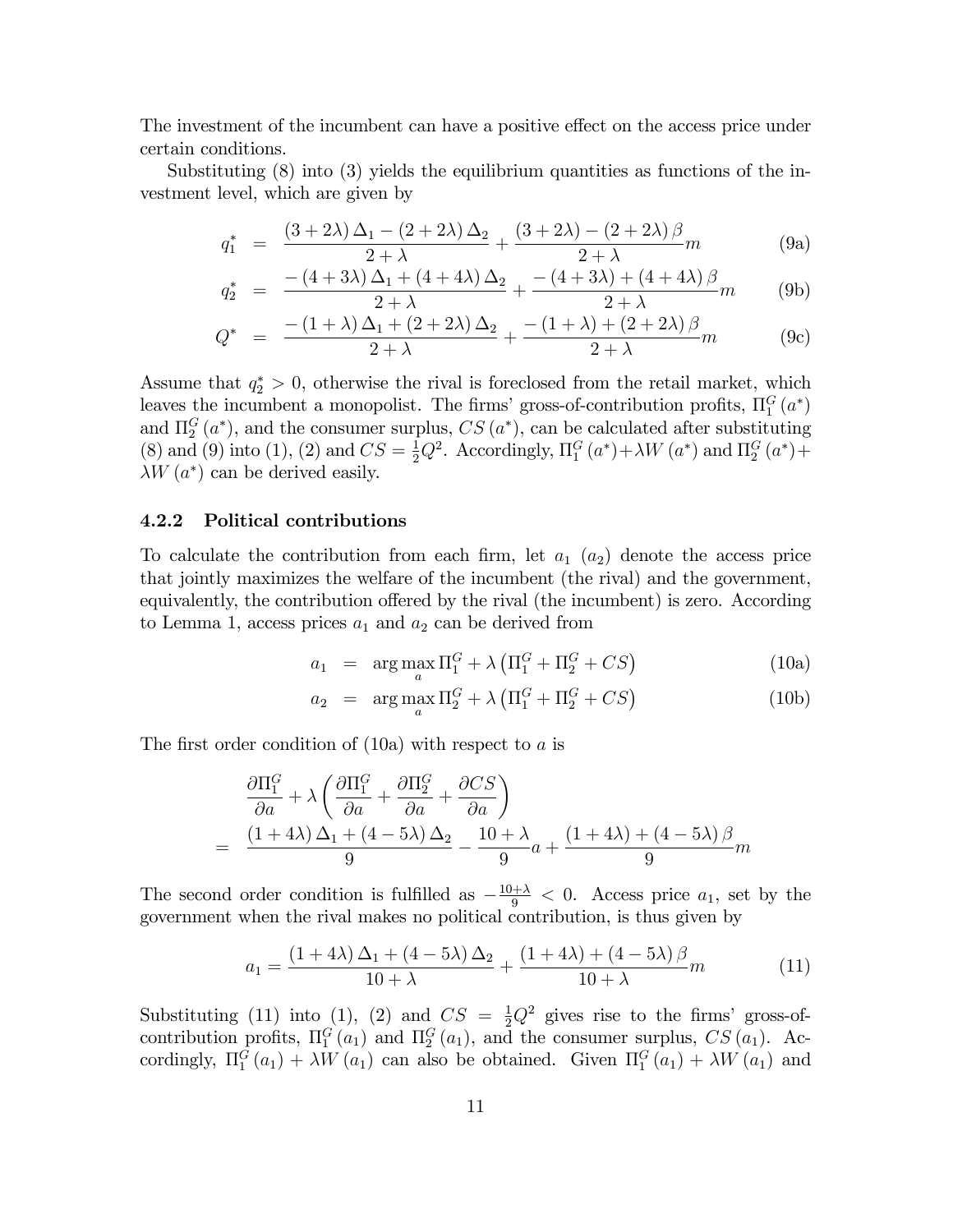$\Pi_1^G(a^*) + \lambda W(a^*)$ , the political contribution from the rival can be derived from the following

$$
S_2^*\left(a^*, B_2\right) = \left[\Pi_1^G\left(a_1\right) + \lambda W\left(a_1\right)\right] - \left[\Pi_1^G\left(a^*\right) + \lambda W\left(a^*\right)\right]
$$

The political contribution of the incumbent can be derived in the same way. The first order condition of  $(10b)$  with respect to a is

$$
\frac{\partial \Pi_2^G}{\partial a} + \lambda \left( \frac{\partial \Pi_1^G}{\partial a} + \frac{\partial \Pi_2^G}{\partial a} + \frac{\partial CS}{\partial a} \right)
$$
  
= 
$$
\frac{4(1+\lambda)\Delta_1 - (8+5\lambda)\Delta_2}{9} + \frac{8-\lambda}{9}a + \frac{4(1+\lambda) - (8+5\lambda)\beta}{9}m
$$

Checking the second order condition

$$
\frac{\partial^2 G}{\partial a^2} = \frac{8-\lambda}{9}
$$

Note that if  $\lambda < 8$ , the optimization problem yields a minimum. It is because the access price is part of the rival's cost to provide the retail service. So the rival always prefers an access price as low as possible. Consequently, when the political contribution is from the rival only, the lower the access price, the higher the government's welfare. Together with the assumption that  $a \geq 0$ , the government will achieve its maximum at  $a_2 = 0$ , that is, the access price will be set at the marginal cost level of running the network. Thus it is assumed that  $\lambda < 8$  henceforth in the following analysis<sup>7</sup>. Substituting  $a_2 = 0$  into the profit functions and CS function yields the following

$$
\Pi_1^G (a_2 = 0) = \left(\frac{2\Delta_1 - \Delta_2}{3} + \frac{2-\beta}{3}m\right)^2 - \frac{1}{2}\mu m^2
$$
  

$$
\Pi_2^G (a_2 = 0) = \left(\frac{-\Delta_1 + 2\Delta_2}{3} + \frac{-1+2\beta}{3}m\right)^2
$$
  

$$
CS (a_2 = 0) = \frac{1}{2} \left(\frac{\Delta_1 + \Delta_2}{3} + \frac{1+\beta}{3}m\right)^2
$$

Furthermore,  $\Pi_2^G(a_2 = 0) + \lambda W(a_2 = 0)$  can be also calculated. Given  $\Pi_2^G(a_2 = 0) +$  $\lambda W$  ( $a_2 = 0$ ) and  $\Pi_2^G(a^*) + \lambda W(a^*)$ , the political contribution of the incumbent can be derived by

$$
S_1^* (a^*, B_1) = [\Pi_2^G (a_2 = 0) + \lambda W (a_2 = 0)] - [\Pi_2^G (a^*) + \lambda W (a^*)]
$$

#### 4.3 Stage 1: The incumbent's investment choice

This section investigates the incumbent's investment decisions. To find out whether the presence of lobbying affects the incumbent's investment level, the cases in the absence of lobbying will be examined first.

When  $\lambda > 8$ , the optimization problem yields a maximum, which contradicts the fact that the rival lobbies for a low access price.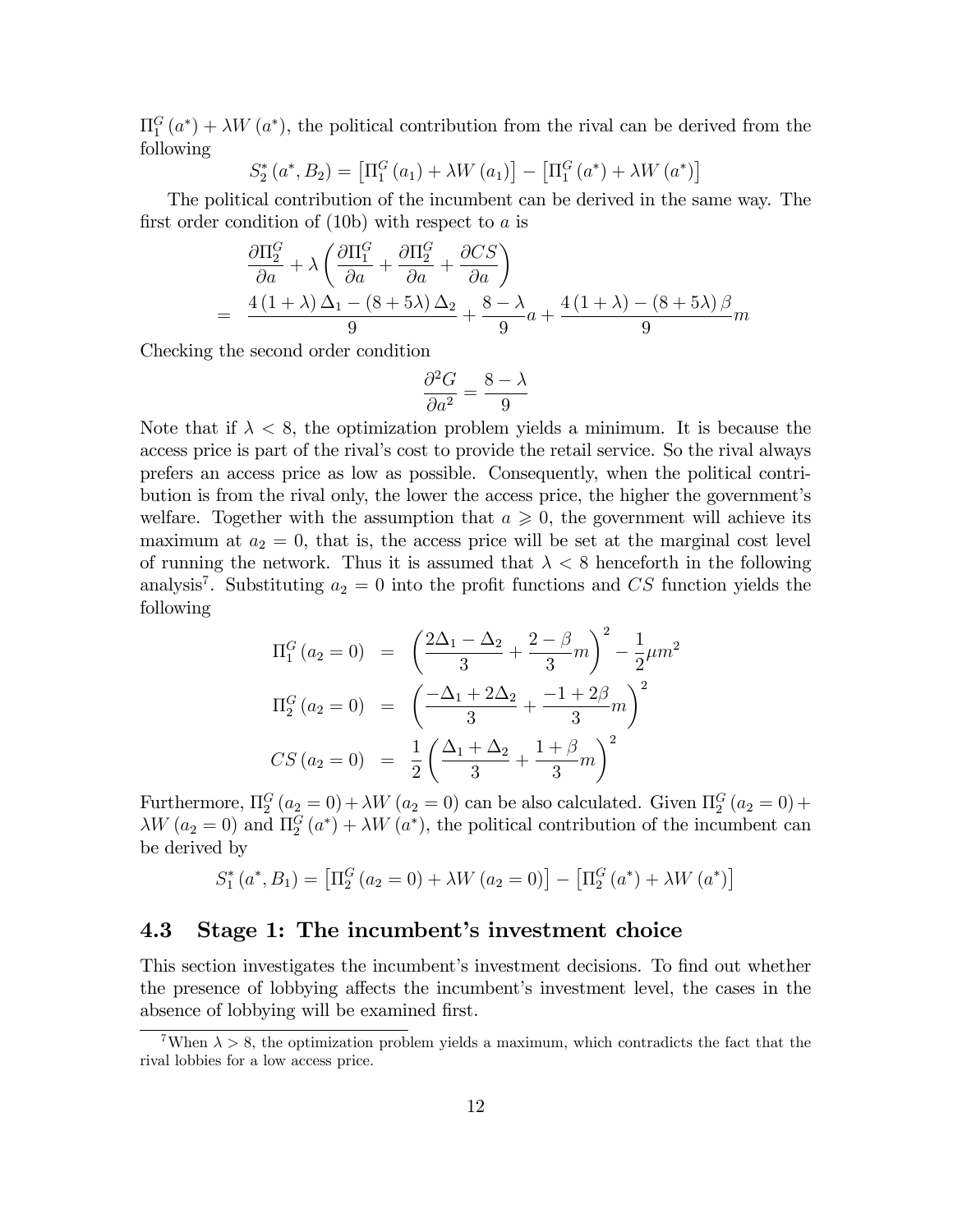#### 4.3.1 Investment in the absence of lobbying

Consider a market regulated by a benevolent government without any political influence. The government does not impose any requirement over retail prices, but monitors the level of the access charge. With cost-based regulation, the access price is set equal to the marginal cost, i.e.  $a^{NL} = 0$  in this paper. Superscript NL denotes the terms of social optimum with no lobbying. Substituting  $a^{NL} = 0$  into (3) yields the equilibrium quantities

$$
q_1^{NL} = \frac{2\Delta_1 - \Delta_2}{3} + \frac{2-\beta}{3}m \tag{12a}
$$

$$
q_2^{NL} = \frac{-\Delta_1 + 2\Delta_2}{3} + \frac{-1 + 2\beta}{3}m \tag{12b}
$$

$$
Q^{NL} = \frac{\Delta_1 + \Delta_2}{3} + \frac{1+\beta}{3}m \tag{12c}
$$

In this case, the incumbent has no revenue from access. Thus its objective function is given by

$$
\max_{m} \Pi_1^{NL} = \left(\frac{2\Delta_1 - \Delta_2}{3} + \frac{2-\beta}{3}m\right)^2 - \frac{1}{2}\mu m^2\tag{13}
$$

The first order condition of (13) yields the optimal investment level of the incumbent when the access price is zero

$$
m^{NL} = \frac{2(2-\beta)(2\Delta_1 - \Delta_2)}{9\mu - 2(2-\beta)^2}
$$
 (14)

For the second order condition to be fulfilled, it is assumed that

$$
9\mu - 2(2 - \beta)^2 > 0
$$

Substituting (14) into (12) would yield the quantities as functions of parameters  $\lambda$ ,  $\beta$ ,  $\Delta_1$  and  $\Delta_2$ .

For the sake of comparison in the following analysis, consider the monopoly case where the incumbent is the only firm in the market. Thus its profit function is given by

$$
\Pi_1 = [p - (c_1 - m)] q_1 - \frac{1}{2} \mu m^2
$$

where  $p = 1 - q_1$ . The first order condition with respect to  $q_1$  yields the optimal quantity as a function of m. Substituting  $q_1$  into the incumbent's profit function and taking the first order condition with respect to  $m$  would yield the monopoly optimal investment level

$$
m^M = \frac{\Delta_1}{2\mu - 1} \tag{15}
$$

Superscript M denotes the monopoly level.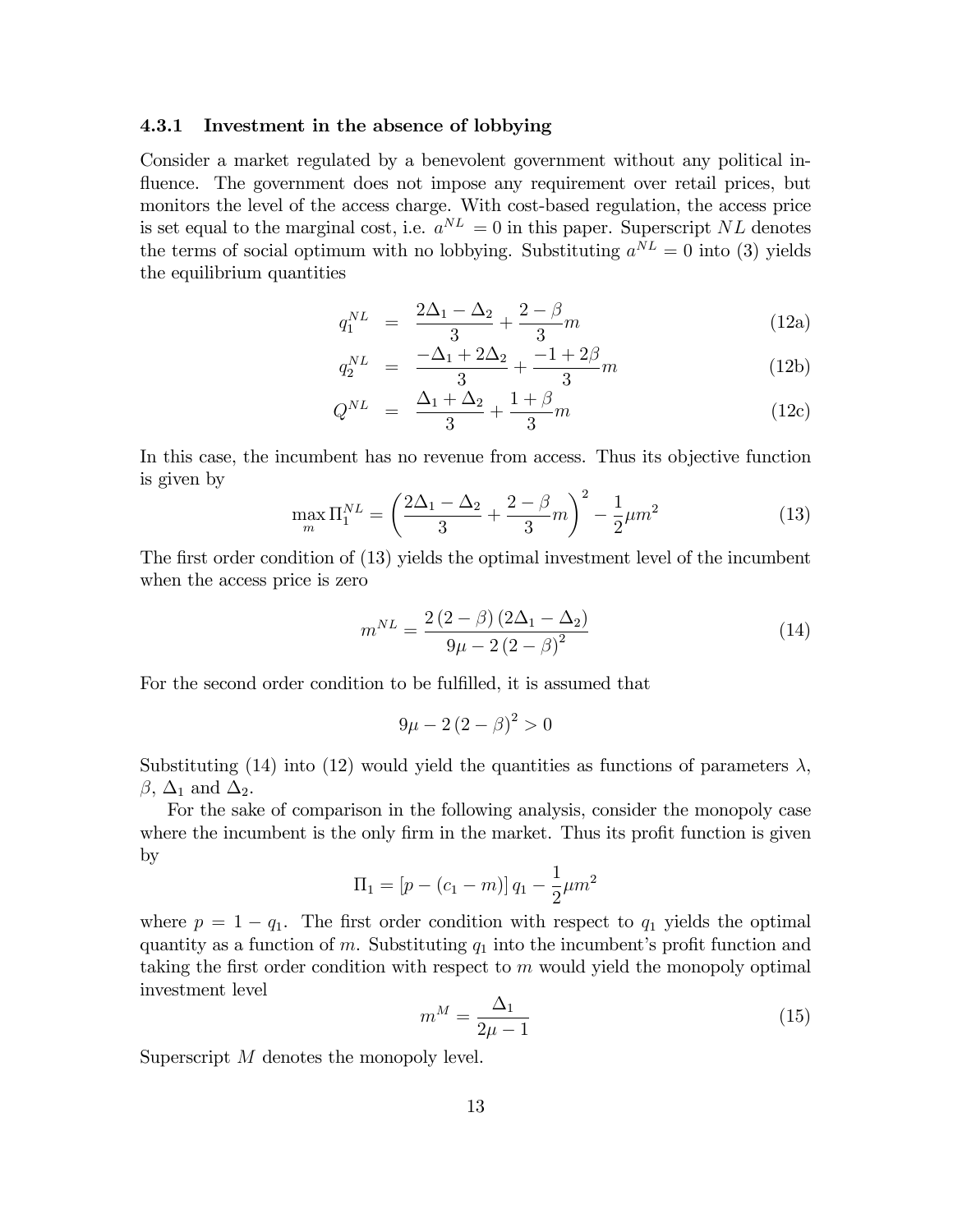#### 4.3.2 Investment with political contributions

Next, the vertically integrated firm's investment decision is investigated when both firms can lobby the government for their favorable access prices. In such a situation, the incumbent faces the following optimization problem

$$
\max_{m} \Pi_1 = \max_{m} \left[ \Pi_1^G \left( a^* \right) - S_1 \left( a^* \right) \right]
$$

which maximizes its net profit after the political contribution. The first order condition with respect to  $m$  gives the equilibrium investment level of the incumbent

$$
m^* = \frac{(E - F\beta)\Delta_1 - (F - H\beta)\Delta_2}{9(2 + \lambda)\mu - (E - 2F\beta + H\beta^2)}
$$
(16)

where

$$
E = 41 + 48\lambda + 16\lambda^2
$$
  

$$
F = 28 + 45\lambda + 20\lambda^2
$$
  

$$
H = 20 + 42\lambda + 25\lambda^2
$$

For the second order condition to be satisfied, assume that

$$
9(2+\lambda)\mu - (E - 2F\beta + H\beta^2) > 0
$$

This holds for example if the parameter  $\mu$  is large enough.

With the calculated optimal investment level (16), substituting it into (8) and (9) determines the access price and quantities produced, which gives the reduced expressions for a and  $q_i$  with parameters  $\lambda$ ,  $\beta$ ,  $\Delta_1$  and  $\Delta_2$ .

### 5 Analysis with discrete cases

From the previous section, it is noted that the equilibrium investment level depends on the exogenously given parameter  $\mu$ , the spillover  $\beta$ , the welfare weight parameter  $\lambda$  and the firms' production efficiency terms  $\Delta_1$  and  $\Delta_2$ . Although the optimal investment level can be substituted to derive the quantities, profits, political contributions and social welfare, it turns out that the resulting expressions are too messy to provide a clear characterization of the outcomes. Therefore the following analysis in this section will be simplified in two steps. First, assume that  $\Delta_1 = \Delta_2 = \Delta$  in what follows and postpone a discussion of the impact of asymmetric efficiencies to a later section. This enables the analysis to focus on the effect of spillover  $\beta$  and the social welfare weight  $\lambda$ . Second, assume discrete values for the spillover parameter  $\beta$  and derive the corresponding solutions of the game. This helps to gain insights into the qualitative features of the outcomes. Thus, the spillover parameter  $\beta$  is restricted to values from the set  $\{0, \frac{1}{2}\}$  $\left\{\frac{1}{2}, 1\right\}$ . By this restriction, it is possible to look at the extreme cases of no spillover  $(\beta = 0)$  and maximum spillover  $(\beta = 1)$  and also to consider the case of "medium" spillover  $(\beta = \frac{1}{2})$  $(\frac{1}{2})$ .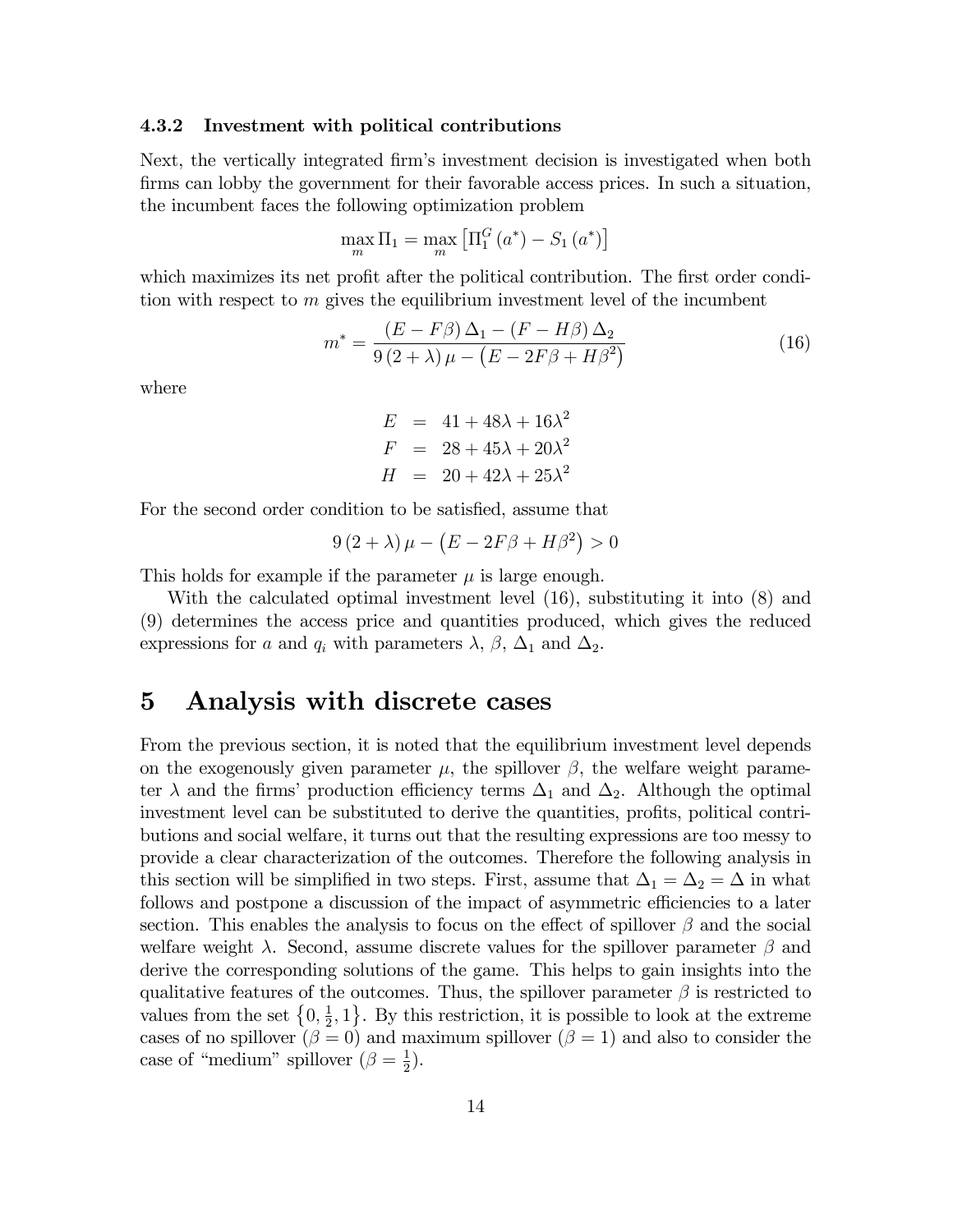### 5.1 Investment analysis

• Case 1:  $\beta = 1$ 

In this case, there is full spillover and thus the rival is as efficient as the incumbent of using the investment. For the simplicity of comparison, let  $\mu = 2$ . The equilibrium investment level of the incumbent given by expression (16) is reduced to

$$
m^* = \frac{\lambda^2 + 5}{-\lambda^2 + 18\lambda + 31}\Delta\tag{17}
$$

At this investment level, the equilibrium access price is given by

$$
a^*(m^*) = \frac{18(\lambda - 1)}{\lambda^2 - 18\lambda - 31}\Delta\tag{18}
$$

When  $\lambda = 1$ ,  $a = 0$ . Since the access price is assumed not to be negative, the equilibrium access price is expressed by

$$
a^*(m^*) = \max\left\{\frac{\lambda - 1}{\lambda^2 - 18\lambda - 31}18\Delta, 0\right\}
$$

When  $a^* = 0$ ,  $m^* = \frac{1}{8}\Delta$ . Compared to the investment level in the absence of lobbying given by expression (14),

$$
m^* = \frac{1}{8}\Delta < \frac{2}{9}\Delta = m^{NL}
$$

Given the investment level (17) and the access price (18), it can be shown that

$$
q_2^*(a^*(m^*), m^*) = \frac{18\lambda}{-\lambda^2 + 18\lambda + 31}\Delta = 0
$$
 if  $\lambda = 0$ 

Thus, there is foreclosure when  $\lambda = 0$ . At  $q_2^*(a^*(m^*), m^*) = 0$ ,  $m^* = \frac{5}{31}\Delta$ . Compared to the socially optimal investment level in the absence of lobbying given by expression  $(14),$ 

$$
m^* = \frac{5}{31}\Delta < \frac{2}{9}\Delta = m^{NL}
$$

The equilibrium investment level is thus expressed by

$$
m^* = \begin{cases} \frac{\lambda^2 + 5}{-\lambda^2 + 18\lambda + 31} \Delta & \text{if } \lambda < 1\\ \frac{1}{8} \Delta & \text{if } 1 \le \lambda \end{cases}
$$

Figure 2 depicts a clear picture of the case when  $\beta = 1$ .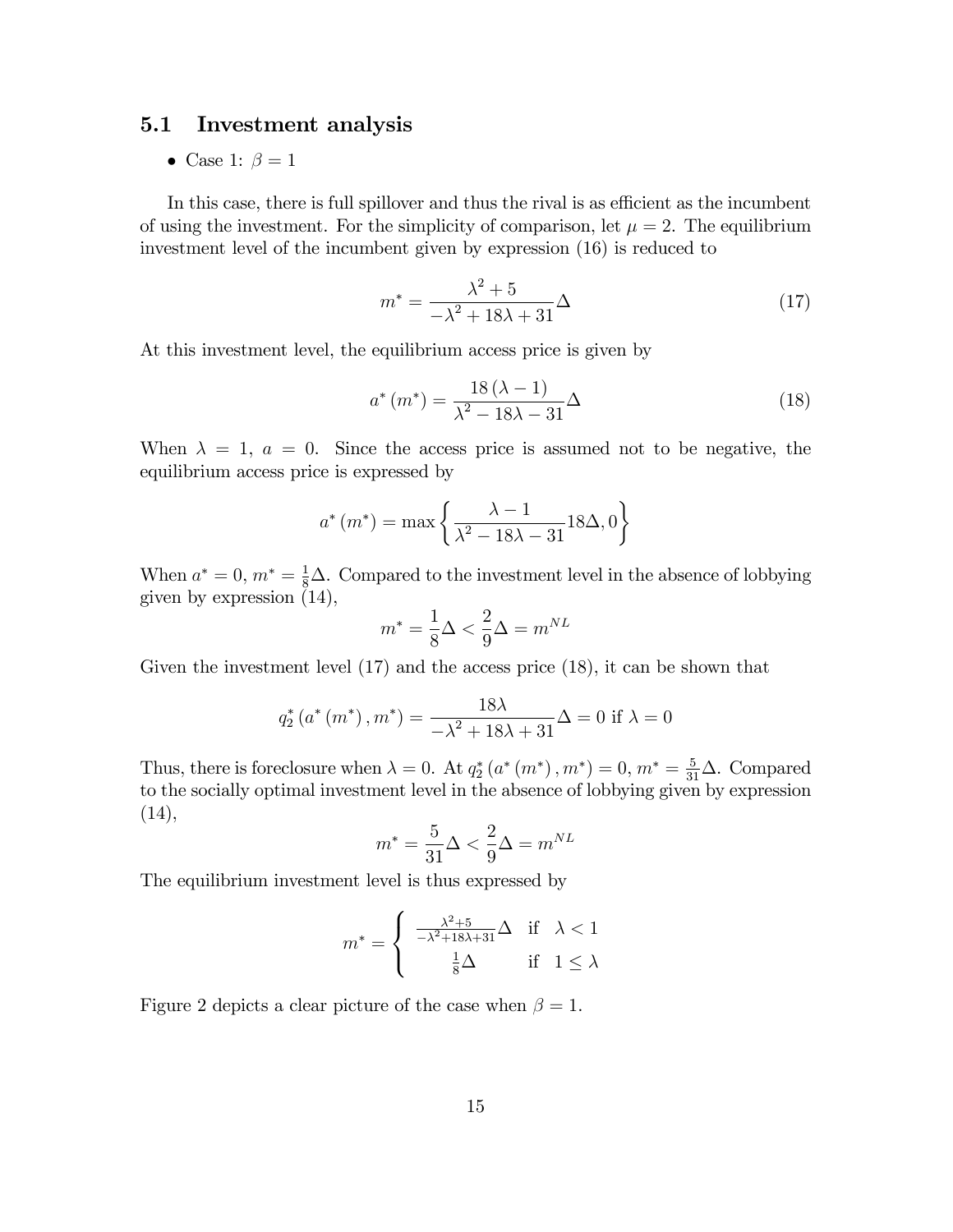

Figure 2: Case 1:  $\beta = 1$ 

As shown in Figure 2, the incumbent wins the political competition if  $a^* > 0$ . When  $\lambda = 0$ , the rival is foreclosed from the retail market and does not contribute. When  $\lambda \geq 1$ , since the access price is set at zero, the incumbent does not contribute. When  $\lambda \in (0, 1)$ , both the incumbent and the rival contribute. Thus Figure 2 demonstrates the access price and investment levels where the contributions from the incumbent and the rival are both positive. In terms of investment, it gives the following statement:

### **Lemma 2** In the presence of lobbying, given that there is full spillover, the incumbent  $\emph{``under-invests''}$  compared to both the socially optimal level and the monopoly level.

When the rival is as efficient as the incumbent of using the investment to reduce its marginal cost of serving end users, with more investment, the rival can increase its gross profits. According to the truthful contribution function 5, for a constant base level  $B_i$ , the higher the gross profit  $\Pi_i^G$ , the higher the political contribution  $S_i$ , and thus the stronger the lobbying power. Given the rival having the same ability to use the investment as the incumbent, a high level of investment may not only make the rival aggressive in the retail market, but also increase the rival's lobbying power to influence the access price regulation. Therefore, the incumbent will under-invest, even lower than the socially optimal level so as to soften the retail competition and mitigate the rival's political influence.

• Case 2:  $\beta = \frac{1}{2}$ 2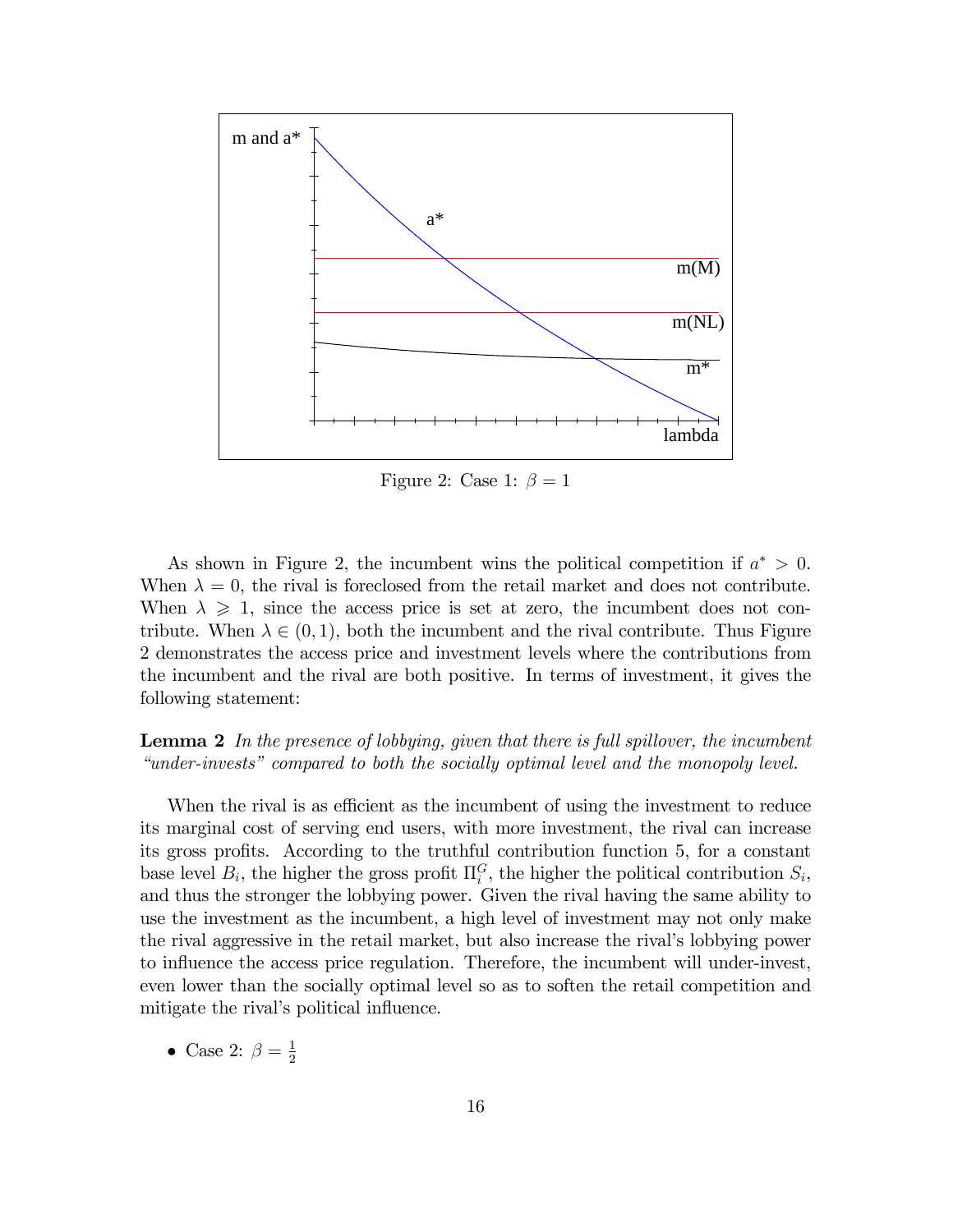In this case, there is medium spillover and thus the rival cannot take full advantage of the incumbent's investment. Still for simplicity of comparison, let  $\mu = 2$ . The equilibrium investment level of the incumbent given by expression (16) is reduced to

$$
m^* = \frac{2(\lambda - 3)}{3(\lambda - 4)}\Delta\tag{19}
$$

At this investment level, the equilibrium access price is given by

$$
a^*(m^*) = \frac{2\left(\lambda^2 - 5\lambda + 5\right)}{\left(\lambda + 2\right)\left(4 - \lambda\right)}\Delta\tag{20}
$$

When  $\lambda = 1.382$ ,  $a = 0$ . Since the access price is assumed not to be negative, the equilibrium access price is expressed by

$$
a^*(m^*) = \max\left\{\frac{2\left(\lambda^2 - 5\lambda + 5\right)}{\left(\lambda + 2\right)\left(4 - \lambda\right)}\Delta, 0\right\}
$$

When  $a^* = 0$ ,  $m^* = 0.412\Delta$ . Compared to the investment level in the absence of lobbying given by expression (14),

$$
m^* = 0.412\Delta > \frac{2}{9}\Delta = m^{NL}
$$

Given the investment level (19) and the access price (20), it can be shown that

$$
q_2^* (a^* (m^*), m^*) = \frac{-200\lambda + 47\lambda^2 + 96}{27 (\lambda + 2) (\lambda - 4)} \Delta = 0 \text{ if } \lambda = 0.5515
$$

Thus, there is foreclosure when  $\lambda = 0.5515$ . At  $q_2^*(a^*(m^*), m^*) = 0$ ,  $m^* = 0.4734\Delta$ . Compared to the monopoly investment level given by expression (15),

$$
m^* = 0.4734\Delta > \frac{1}{3}\Delta = m^M
$$

The equilibrium investment level is thus expressed by

$$
m^* = \begin{cases} \frac{2}{3} \frac{28\sqrt{7} + 41}{28\sqrt{7} + 88} \Delta & \text{if } \lambda \le \frac{200 - \sqrt{21952}}{94} \\ \frac{2(\lambda - 3)}{3(\lambda - 4)} \Delta & \text{if } \frac{200 - \sqrt{21952}}{94} < \lambda < \frac{5 - \sqrt{5}}{2} \\ \frac{2}{3} \frac{\sqrt{5} + 1}{\sqrt{5} + 3} \Delta & \text{if } \frac{5 - \sqrt{5}}{2} \le \lambda \end{cases}
$$

Figure 3 depicts a clear picture of the case when  $\beta = \frac{1}{2}$  $\frac{1}{2}$ .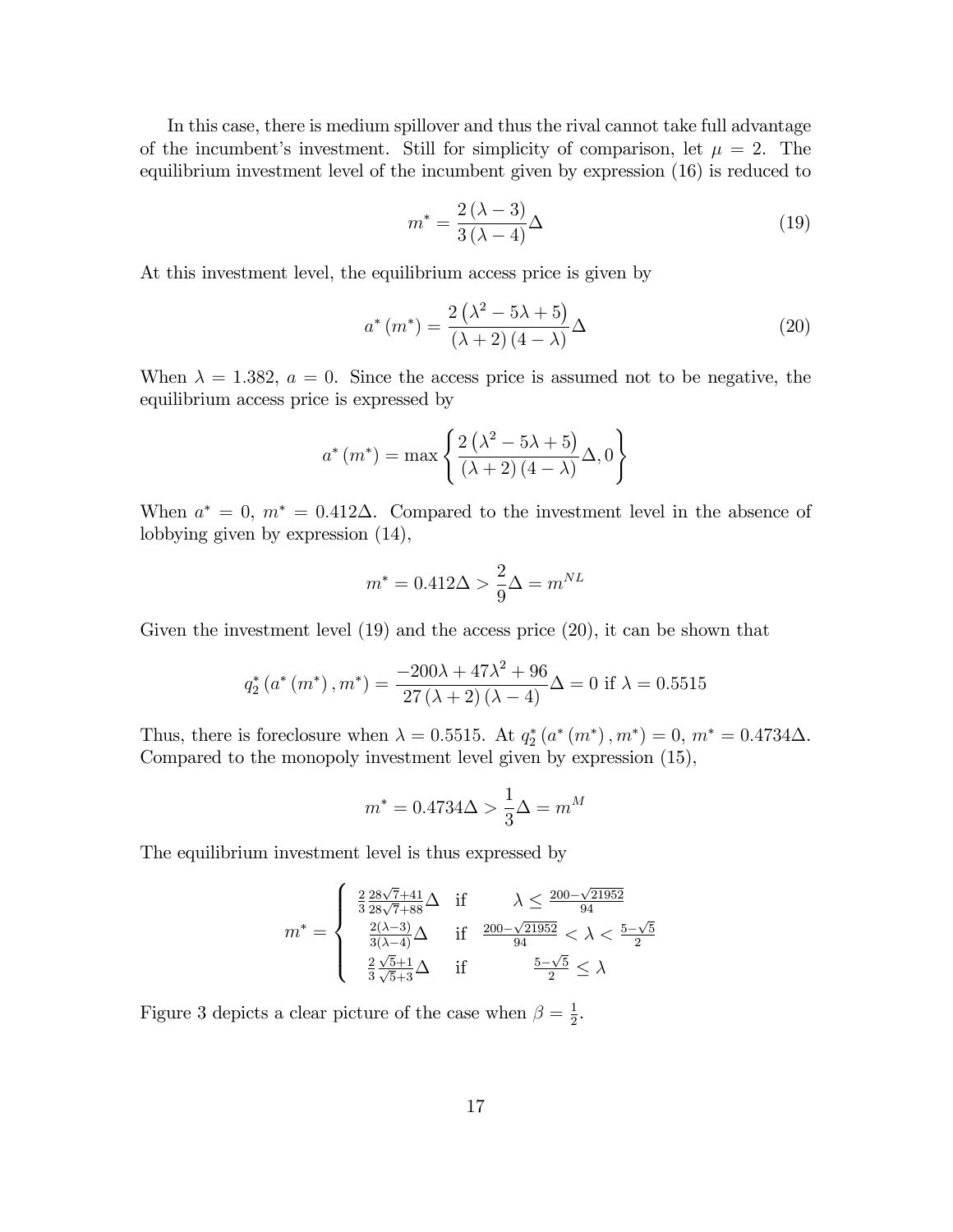

Figure 3: Case 2:  $\beta = \frac{1}{2}$ 2

As shown in Figure 3, the incumbent wins the political competition if  $a^* > 0$ . When  $\lambda \leq \frac{200-\sqrt{21952}}{94}$ , the rival is foreclosed from the retail market and does not contribute. When  $\lambda \geqslant \frac{5-\sqrt{5}}{2}$  $\frac{\sqrt{5}}{2}$ , since the access price is set at zero, the incumbent does not contribute. When  $\lambda \in \left(\frac{200-\sqrt{21952}}{94}, \frac{5-\sqrt{5}}{2}\right)$ 2 , both the incumbent and the rival contribute. Thus Figure 3 demonstrates the access price and investment levels where the contributions from the incumbent and the rival are both positive. In terms of investment, it gives the following statement:

**Lemma 3** In the presence of lobbying, given that there is medium spillover, the incumbent "over-invests" compared to both the socially optimal level and the monopoly level.

Overinvestment happens in this case because the rival cannot take full advantage of the incumbent's investment. On the one hand, the vertically integrated incumbent lowers its marginal cost more than the rival and thus can commit itself to be more aggressive in the retail market by overinvesting (market strategic effect). On the other hand, the enhancing gross profit due to the investment can lead to a stronger lobbying power for the incumbent, which can induce the government to choose a higher access price (politically strategic effect). These two effects reinforce each other and therefore result in an overinvestment conducted by the incumbent.

• Case 3:  $\beta = 0$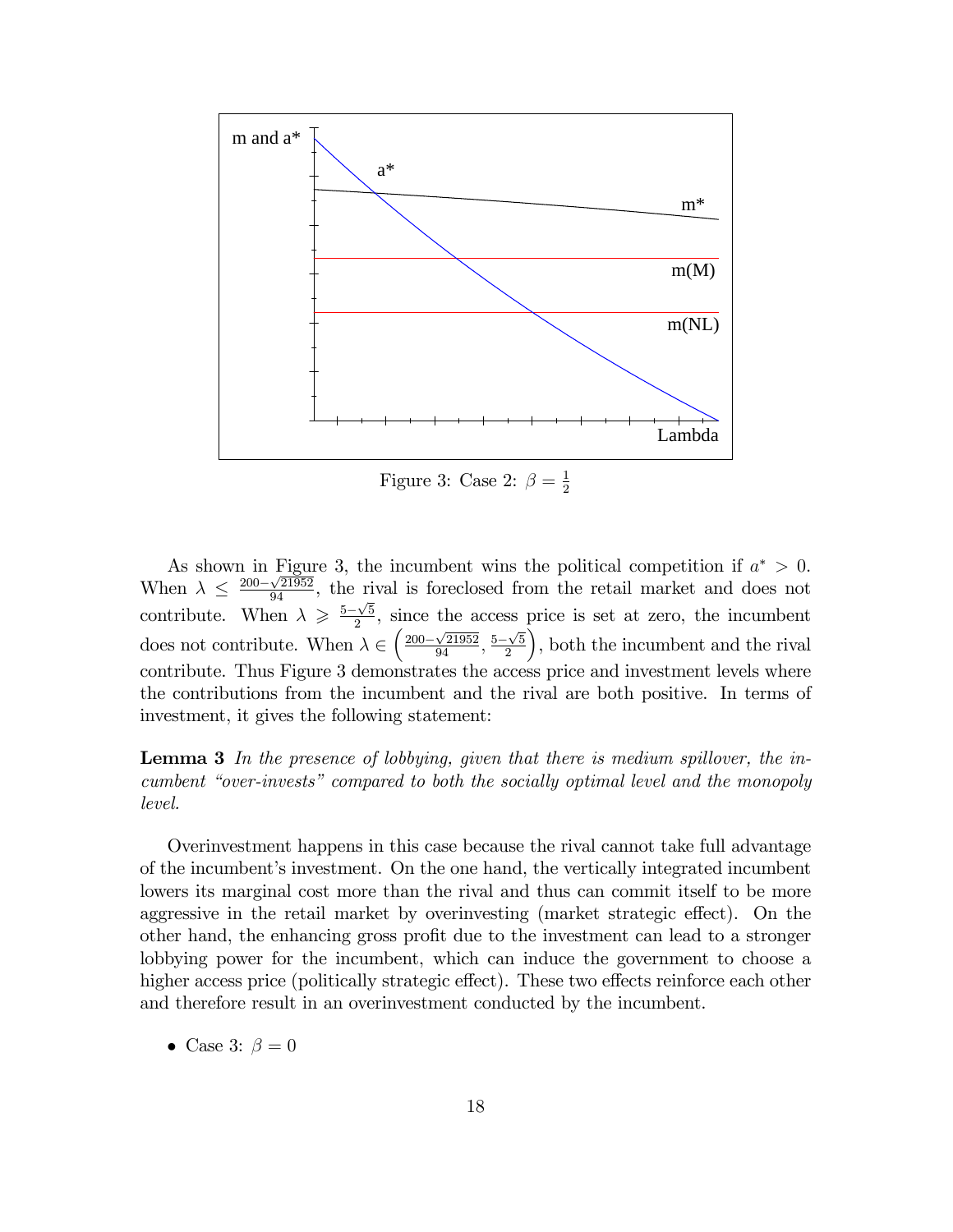In this case, there is no spillover and thus the rival cannot take any advantage of the incumbent's investment. Let  $\mu = 7$  for simplicity of comparison, which guarantees the rival can be active in the retail market for some range of  $\lambda$ . The equilibrium investment level of the incumbent given by expression (16) is reduced to

$$
m^* = \frac{-4\lambda^2 + 3\lambda + 13}{-16\lambda^2 + 15\lambda + 85}\Delta\tag{21}
$$

At this investment level, the equilibrium access price is given by

$$
a^*(m^*) = \frac{3(13\lambda - 25)}{-15\lambda + 16\lambda^2 - 85}\Delta
$$
 (22)

When  $\lambda = \frac{25}{13}$ ,  $a = 0$ . Since the access price is assumed not to be negative, the equilibrium access price is expressed by

$$
a^*(m^*) = \max \left\{ \frac{3(13\lambda - 25)}{-15\lambda + 16\lambda^2 - 85} \Delta, 0 \right\}
$$

When  $a^* = 0$ ,  $m^* = \frac{4}{55}\Delta$ . Compared to the investment level in the absence of lobbying given by expression (14),

$$
m^* = \frac{4}{55}\Delta = m^{NL}
$$

Given the investment level (21) and the access price (22), it can be shown that

$$
q_2^* (a^* (m^*), m^*) = \frac{4 (-24\lambda + 5\lambda^2 + 13)}{3 (-15\lambda + 16\lambda^2 - 85)} \Delta = 0 \text{ if } \lambda = 0.6224
$$

Thus, there is foreclosure when  $\lambda = 0.6224$ . At  $q_2^*(a^*(m^*), m^*) = 0$ ,  $m^* = 0.1511\Delta$ . Compared to the monopoly investment level given by expression (15),

$$
m^* = 0.1511\Delta > \frac{1}{13}\Delta = m^M
$$

The equilibrium investment level is thus expressed by

$$
m^* = \begin{cases} \left(\frac{187}{767} - \frac{8}{767}\sqrt{79}\right)\Delta & \text{if } \lambda \le \frac{24 - \sqrt{316}}{10} \\ \frac{-4\lambda^2 + 3\lambda + 13}{-16\lambda^2 + 15\lambda + 85}\Delta & \text{if } \frac{24 - \sqrt{316}}{10} < \lambda < \frac{25}{13} \\ \frac{4}{55}\Delta & \text{if } \frac{25}{13} \le \lambda \end{cases}
$$

Figure 4 depicts a clear picture of the case when  $\beta = 0$ .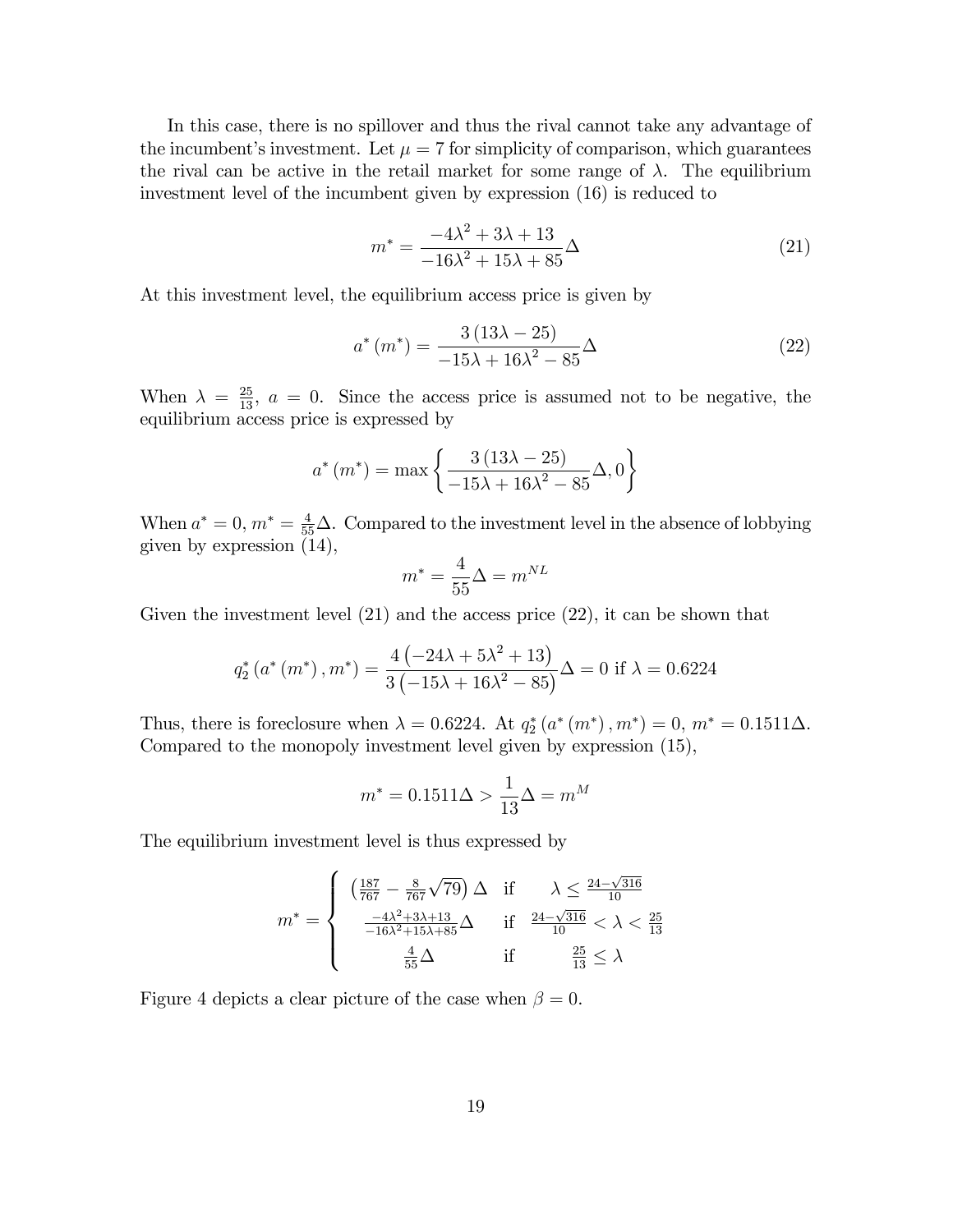

Figure 4: Case 3:  $\beta = 0$ 

As shown in Figure 4, the incumbent wins the political competition if  $a^* > 0$ . When  $\lambda \leq \frac{24-\sqrt{316}}{10}$ , the rival is foreclosed from the retail market and does not contribute. When  $\lambda \geq \frac{25}{13}$ , since the access price is set at zero, the incumbent does not contribute. When  $\lambda \in \left(\frac{24-\sqrt{316}}{10}, \frac{25}{13}\right)$ , both the incumbent and the rival contribute. Thus Figure 4 demonstrates the access price and investment levels where the contributions from the incumbent and the rival are both positive. In terms of investment, it gives the following statement:

**Lemma 4** In the presence of lobbying, given that there is no spillover, the incumbent is most likely to "over-invest" compared to both the monopoly level and the socially optimal level.

Overinvestment is most likely to happen in this case due to the same reason as in Case 2. It is different from Case 2 that at  $a = 0$ , the incumbent will invest the same as socially optimal level. Since the rival cannot use the investment at all, the incumbent only needs to invest the same as in the case of no lobbying where the access price is also zero, without worrying that the rival will lobby more.

The following Proposition concludes the results of three discrete cases.

**Proposition 1** When the rival has a lower ability to use the investment  $(0 < \beta <$ 1), the incumbent has an incentive to overinvest (compared to the monopoly level). However, when the rival can take full advantage of the investment  $(\beta = 1)$ , the incumbent has an incentive to under-invest (compared to the socially optimal level).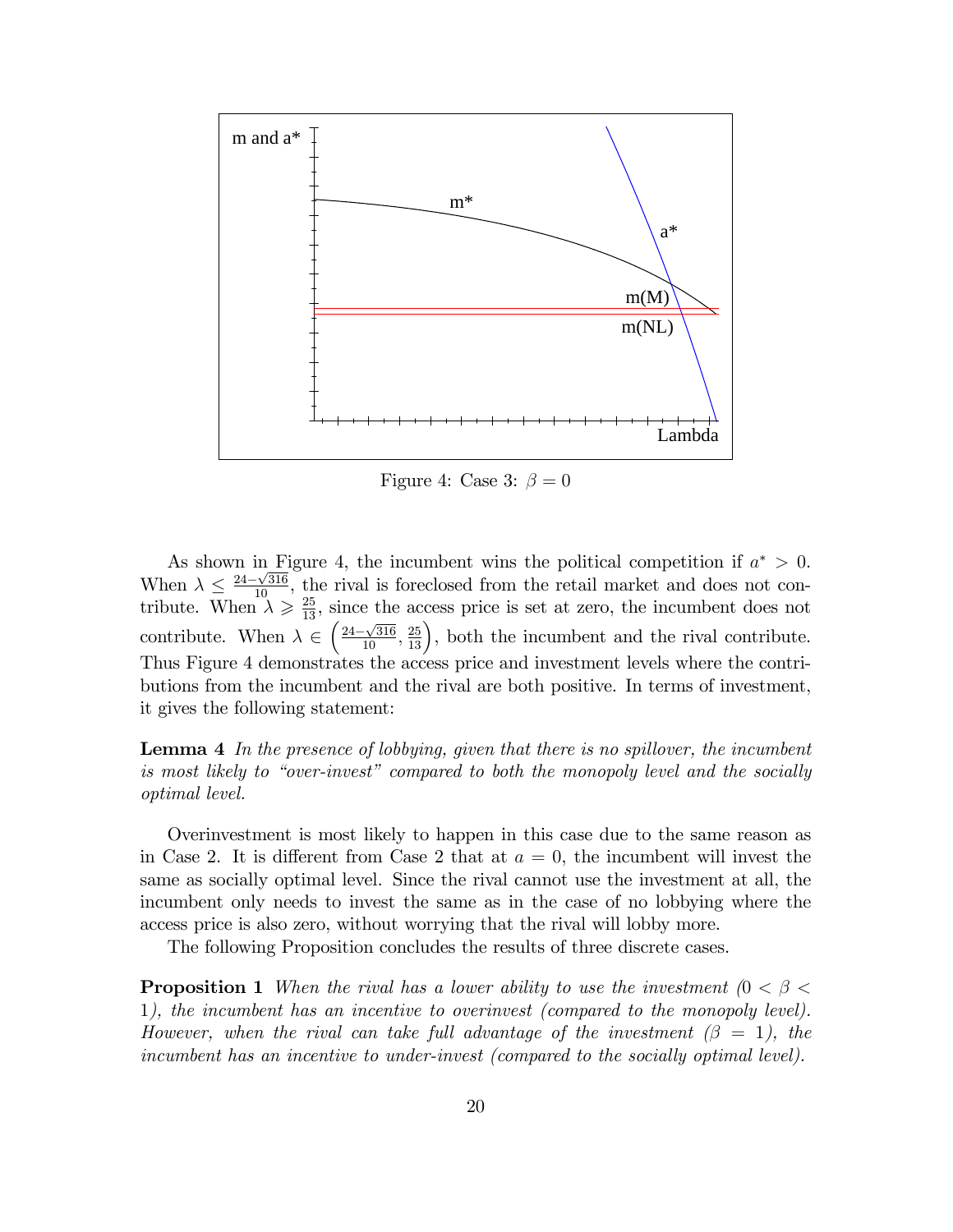### 5.2 Welfare analysis

It has been proven that the incumbent makes more investment with than without political contributions when  $\beta < 1$ , that is, when the rival cannot take full advantage of investment. Does the overinvestment in the presence of lobbying improve or reduce social welfare? The following analysis will answer this question. For simplicity of comparison, let  $\lambda = 1$  in what follows.

The results of consumer surplus, the incumbent's profit, the rival's profit and social welfare are summarized in the following tables (Tables 2-4) for three discrete values of  $\beta$  respectively. Note that  $\Pi_i$   $(i = 1, 2)$  in the tables is net-of-contribution profit.

|         | Lobbying                               | Comparison No Lobbying                         |
|---------|----------------------------------------|------------------------------------------------|
| CS      | $\frac{18\mu^2}{(9\mu-2)^2}\Delta^2$   | $\frac{18\mu^2}{(9\mu-2)^2}\Delta^2$           |
| $\Pi_1$ | $\frac{9\mu^2}{(9\mu-2)^2}\Delta^2$    | $\frac{9\mu^2}{\left(9\mu-2\right)^2}\Delta^2$ |
| $\Pi_2$ | $\frac{27\mu^2}{11(9\mu-2)^2}\Delta^2$ | $\frac{9\mu^2}{\left(9\mu-2\right)^2}\Delta^2$ |
| W       | $\frac{36\mu^2}{(9\mu-2)^2}\Delta^2$   | $\frac{36\mu^2}{(9\mu-2)^2}\Delta^2$           |

Table 2: For  $\lambda = 1$  and  $\beta = 1$ 

Table 3: For  $\lambda = 1$  and  $\beta = 1/2$ 

|         | Lobbying                                                        | Comparison | No Lobbying                                                      |
|---------|-----------------------------------------------------------------|------------|------------------------------------------------------------------|
| CS      | $rac{2}{5}\Delta^2$                                             |            | $\frac{(4\mu-1)^2}{18(2\mu-1)^2}\Delta^2$                        |
| $\Pi_1$ | $\frac{-24\mu+16\mu^2+15}{9(4\mu-5)^2}\Delta^2$                 | ↘          | $\frac{2\mu}{9(2\mu-1)}\Delta^2$                                 |
| $\Pi_2$ | $\frac{\left(4\mu-9\right)^2}{33\left(4\mu-5\right)^2}\Delta^2$ |            | $rac{1}{9}\Delta^2$                                              |
| W       | $2(-68\mu+32\mu^2+39)\Delta^2$<br>$9(4\mu-5)^2$                 |            | $\frac{(4\mu-1)(8\mu-3)}{2}\Delta^2$<br>$\frac{18(2\mu-1)^2}{2}$ |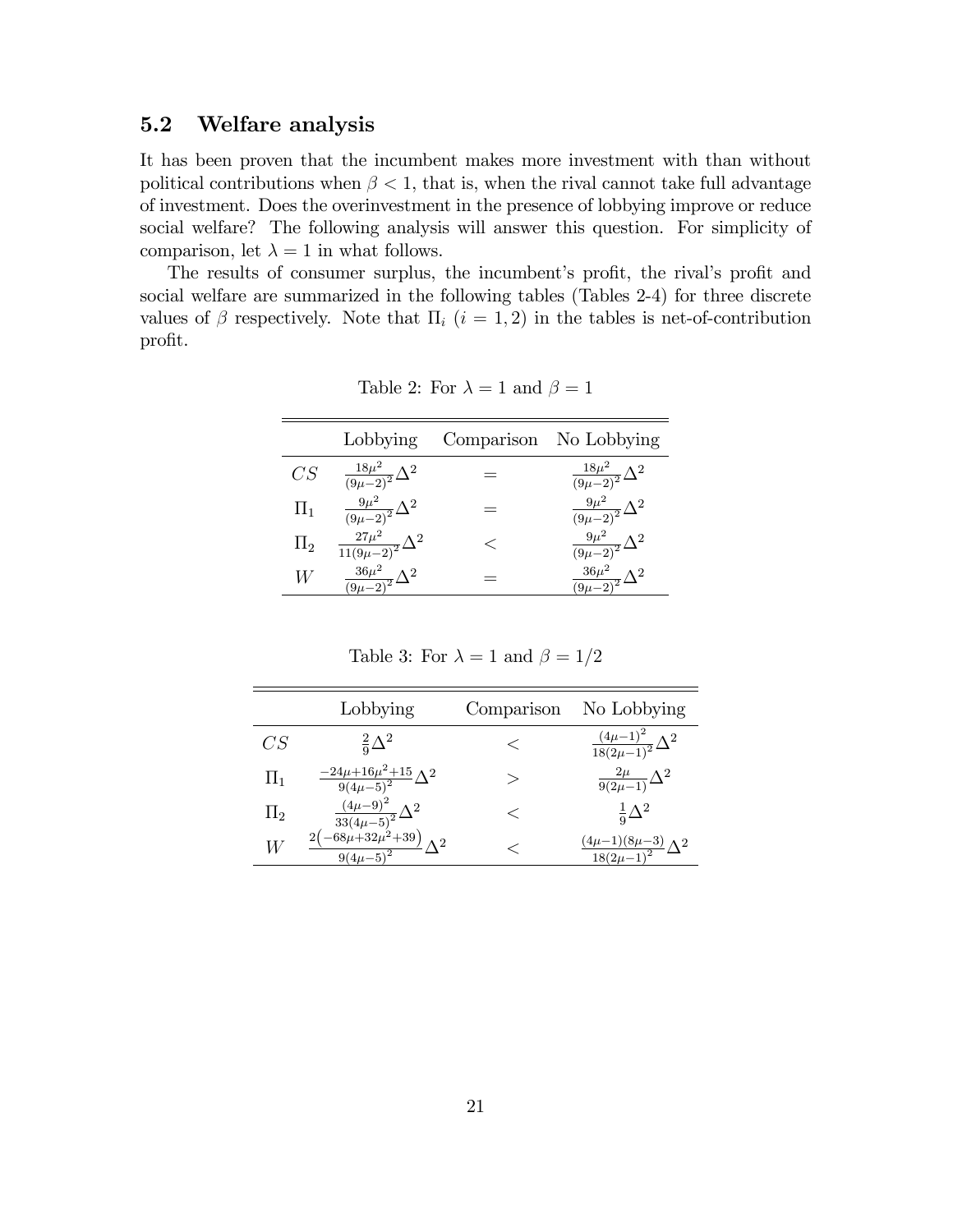|                | Lobbying                                             | Comparison | No Lobbying                                         |
|----------------|------------------------------------------------------|------------|-----------------------------------------------------|
| CS             | $\frac{2(3\mu-13)^2}{(9\mu-35)^2}\Delta^2$           |            | $\frac{2(3\mu-4)^2}{\left(9\mu-8\right)^2}\Delta^2$ |
| $\Pi_1$        | $-18\mu+3\mu^2+35$<br>$\Lambda^2$<br>$(9\mu - 35)^2$ | ↘          | $\frac{\mu}{9\mu-8}\Delta^2$                        |
| $\Pi_2$        | $\frac{27(\mu-7)^2}{11(9\mu-35)^2}\Delta^2$          |            | $\frac{(3\mu-4)^2}{(9\mu-8)^2}\Delta^2$             |
| $\overline{W}$ | $-23\mu+3\mu^2+46$<br>$(9\mu - 35)^2$                |            | $(2-20\mu+9\mu^2)$<br>$(9\mu - 8)^2$                |

Table 4: For  $\lambda = 1$  and  $\beta = 0$ 

Tables 2-4 show that for  $\lambda = 1$  and  $\beta < 1$  (either  $\beta = 0$  or  $\beta = \frac{1}{2}$ )  $(\frac{1}{2})$ , the vertically integrated firm's profit is more with than without lobbying. The intuition behind this is that the integrated firm, through its political contribution, can induce the government to set a higher access price, which in turn increases its profit by disadvantaging its rival in the competition of the downstream market. It also implies the integrated firm has an incentive to exert its political pressure to influence the government's regulatory policy. However, the consumer surplus, the rival's profit and social welfare are less with than without lobbying. When  $\beta = 1$ , the consumer surplus, the incumbent's profit and social welfare are the same with as without lobbying. While the rival's profit and the social welfare are still less with than without lobbying. Although given that  $\beta = 1$ , the vertically integrated firm loses its incentive to lobby and chooses not to make any political contribution, the rival still has to exert its political pressure for the access price to be set equal to the marginal cost. Otherwise the integrated firm would like to lobby, which would increase the access price. Consequently, the net-of-contribution profit of the rival is less in the presence of lobbying.

**Proposition 2** When the government values political contributions and social welfare equally (i.e.  $\lambda = 1$ ), the vertically integrated firm benefits from lobbying, given that the rival has a lower ability to take advantage of the investment (i.e.  $\beta < 1$ ). But the vertically integrated Örm has no incentive to lobby, given that the rival can take full advantage of the investment (i.e.  $\beta = 1$ ). As far as the rival is concerned, compared to that in social optimum without any political influence, its profit is lower in the presence of lobbing regardless of the spillover. In terms of social welfare, it turns out that lobbying may be welfare-reducing.

**Proof.** These results follow from straight-forward comparisons of the resulting expressions in Tables 2-4.  $\blacksquare$ 

#### 5.3 Further discussion

In this section, some further results of the model are discussed.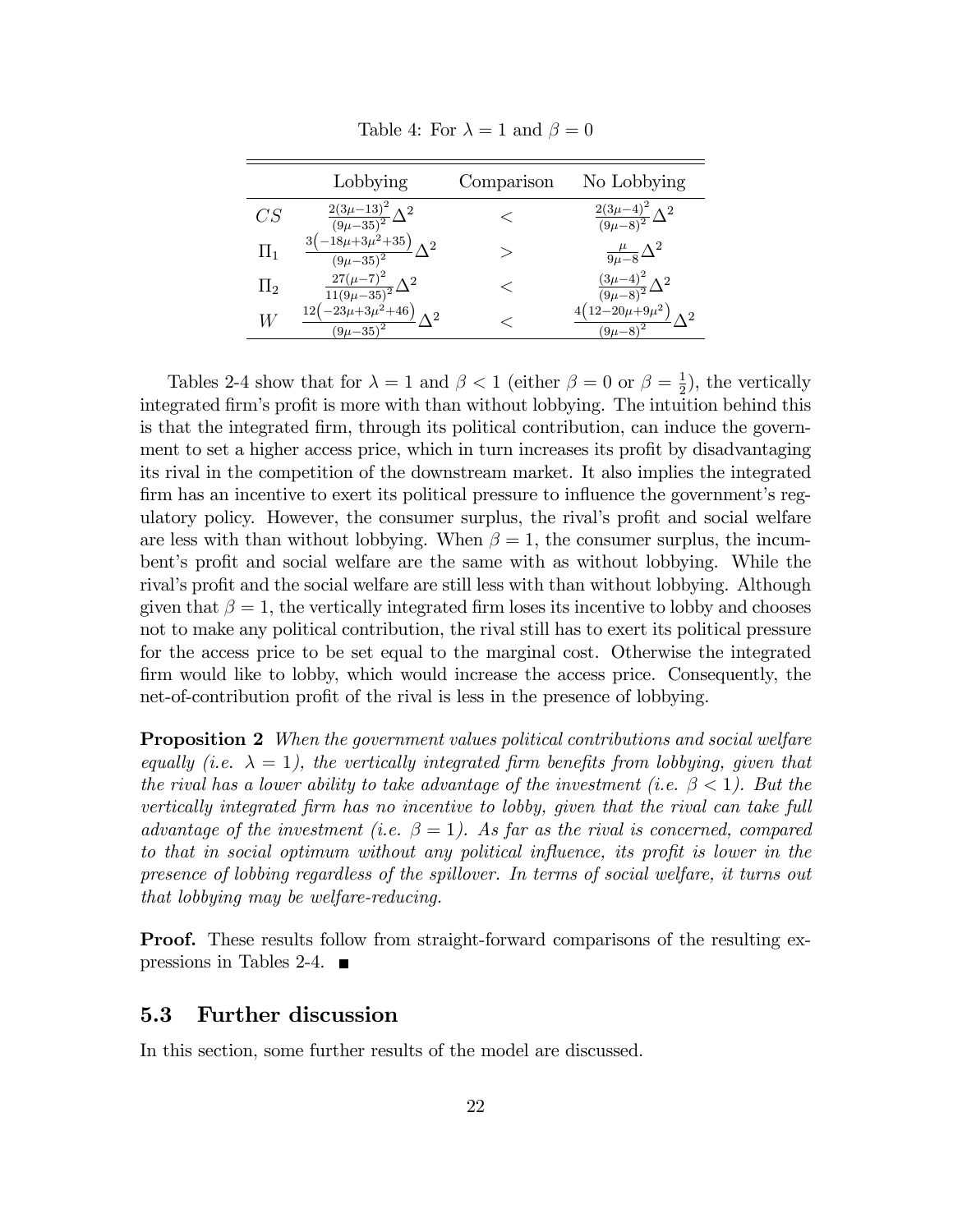• More weight on social welfare: The previous analysis is mainly based on the discrete case with  $\lambda = 1$ , i.e. the government values equally the political contributions and the social welfare. What will change if the government puts more weight on social welfare than on political contributions? The discrete case when  $\lambda = 2$  is taken as an example to get the insight into the qualitative features. To be consistent with the analysis, assume that the access price without lobbying is set equal to the marginal cost, which requires that  $\mu \geqslant 12$  when  $\beta = 0$  and  $\mu \geqslant \frac{11}{4}$  when  $\beta = \frac{1}{2}$  $\frac{1}{2}$ . However, in the situation under the political influence with  $\lambda = 2$ , the necessary conditions for the positive access price, quantities and profits are  $6 < \mu < \frac{20}{3}$  when  $\beta = 0$  and  $\frac{11}{6} < \mu < \frac{15}{6}$  when  $\beta = \frac{1}{2}$  $\frac{1}{2}$ . As it can be noted, a sufficiently high value of  $\mu$  can not guarantee a positive access price in the presence of lobbying and thus result in  $a^* = 0$ . Hence, in the case with  $\lambda = 2$ , the vertically integrated firm will choose not to lobby at all, which yields the same investment level as that with no political ináuence. The following proposition summarizes this result:

Proposition 3 When the government values social welfare more than political contributions, the vertically integrated Örm has no incentive to lobby if parameter  $\mu$  is sufficiently high.

Intuitively, if the integrated firm's political influence is not efficient and meanwhile if the investment is too costly, it is not worth lobbying for a higher access price.

 $\bullet$  Asymmetric production efficiency: In fact, the comparative production efficiency of two firms has the same effect as that of spillover. Suppose that the vertically integrated firm is more efficient than the rival in production, i.e.  $\Delta_1 > \Delta_2$ . The integrated firm can foreclose the rival by more investment if the spillover is not greater than one. This is equivalent to the case where two firms have same production efficiency but the rival has lower ability to use the vertically integrated Örmís investment. On the other hand, if the rival is more efficient than the vertically integrated firm in production, i.e.  $\Delta_2 > \Delta_1$ , the integrated Örm has an incentive to catch up by overinvestment if the spillover is not high. And the integrated firm may also choose not to make any investment at all and even possibly it may be competed out of the downstream market if the rival has very high ability to use the investment. This is equivalent to the case where two firms have the same production efficiency, but the rival has higher ability to use the investment, for example  $\beta > 1^8$ . Therefore the conclusions obtained in the previous analysis for the symmetric efficiencies can still hold even if the production efficiencies differ.

<sup>&</sup>lt;sup>8</sup>The case with  $\beta > 1$  is not considered in this paper.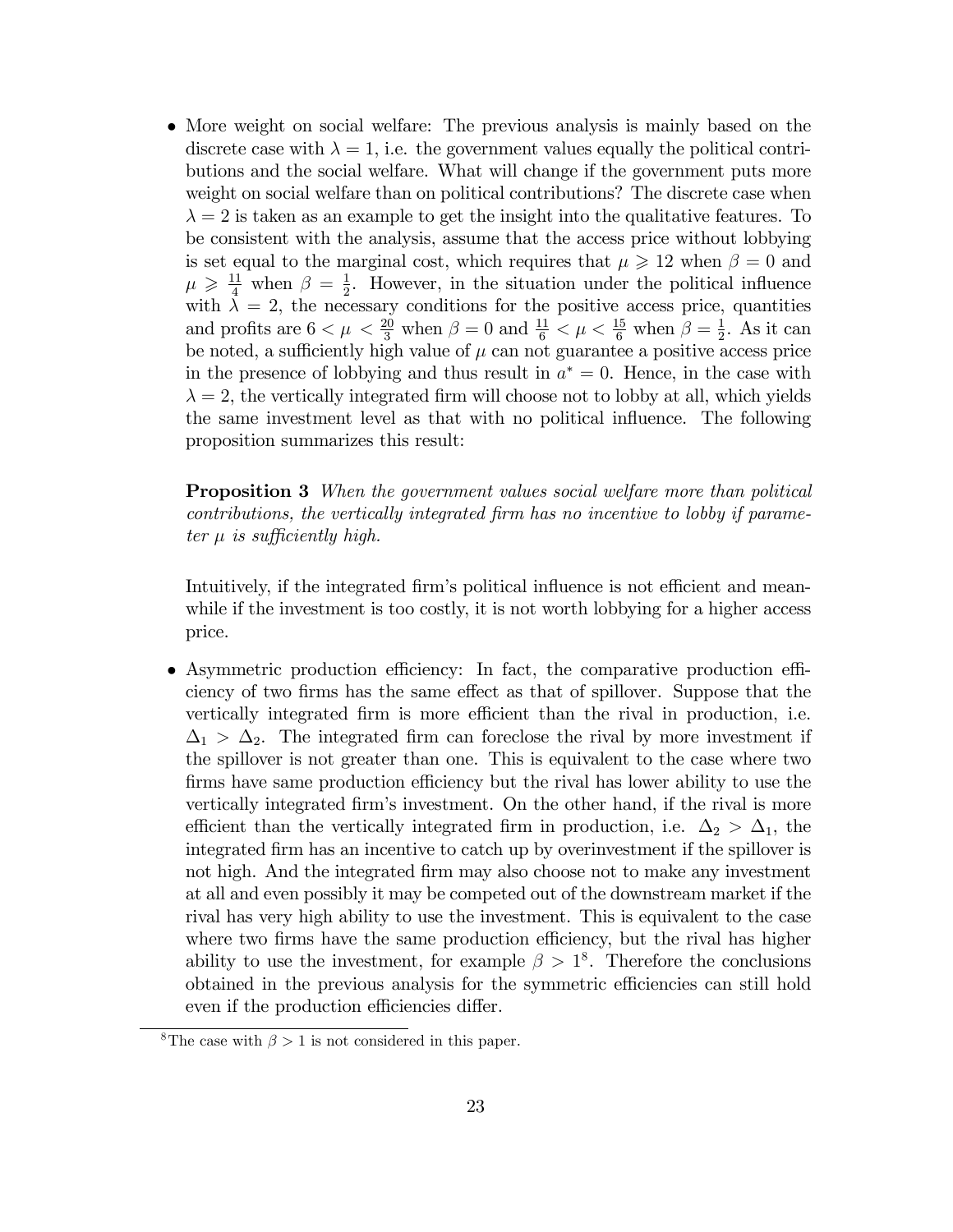The continuous case: The previous analysis is based on the discrete cases. In order to check the validity of the results for the general case, one can calculate the outcomes of the game for all values of  $\beta \in [0, 1]$ . After an extensive numerical study, it can be proved that the results are in line with the observations that have been presented in the simple discrete cases in the previous sections. In this sense the results obtained are robust.

# 6 Conclusion

This study is motivated by the observation from the Chinese telecommunications industry, which has been enjoying a high growth rate since the 1990s, maintaining distinctly high levels of investment compared to other countries. Many studies have shown that regulatory policies in China are influenced by interest groups' lobbying. The connection between the individual firm and the regulatory authority is still the most powerful factor in the Chinese lobbying context and should not be ignored. In China there are no explicit political donations to political parties as there are in democratic countries, but the regulator is in fact receptive to the political pressures exerted by various interest groups to a great extent due to the lack of a state decree, such as a Telecommunication Act. Those firms with close contacts to the regulatory body can have overwhelming ináuence on the policy. In this context, this paper has addressed the issue of whether the incumbent has incentive to invest more in its network in the presence of the political influence.

In this paper, a market is modelled with one facility-based vertically integrated incumbent competing with a non-facility-based independent rival in the downstream retail market. The incumbent controls network access and sells it to its rival. The access price is regulated by the regulator. It is assumed that the incumbent can undertake a cost-saving investment that improves its efficiency of serving the end users. Meanwhile the rival may also benefit from this investment (spillover effect) when it uses the incumbent's network. In contrast to existing literature, the regulator in this study is assumed receptive to the lobbying group demands. It has only one regulatory instrument available, namely the access price. The main result obtained is: given that the regulator is concerned with political contributions, the vertically integrated incumbent has an incentive to overinvest (compared to both the socially optimal level and the monopoly level), if the rival cannot take full advantage of investment. In addition, if the regulator values political contributions less highly, the vertically integrated incumbent may lose the incentive to lobby and will invest no more than the socially optimal level. Overall, the presence of lobbying may be welfare-reducing.

Intuitively, given that the regulator is receptive to the lobby group demands, the vertically integrated Örm has two instruments to utilize in order to compete against the rival: either by investment or by lobbying the regulator for a high access price. On the Industrial Organization side, under Cournot competition, by adopting a more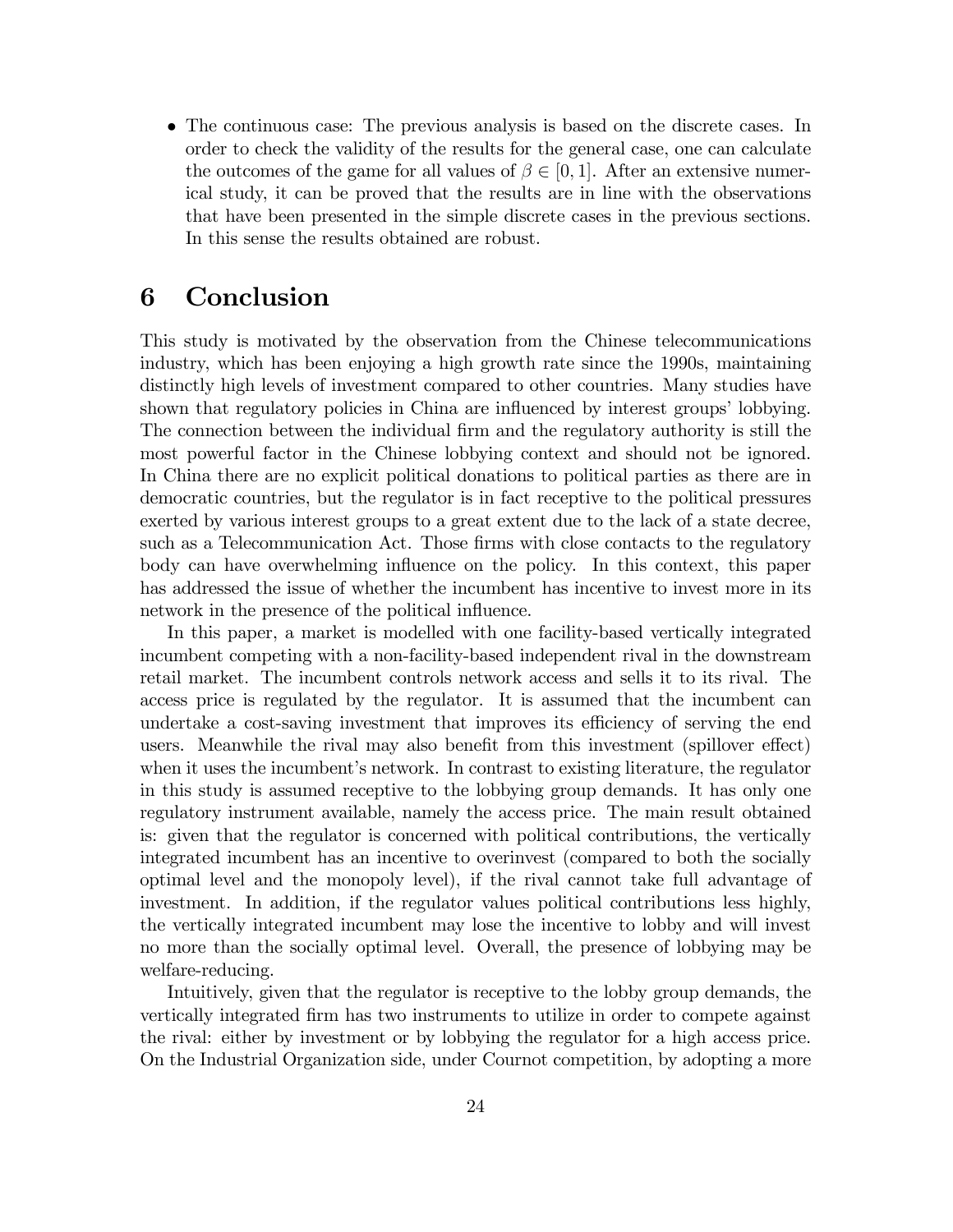efficient network (or technology on the network), the incumbent lowers its marginal cost and makes it possible to credibly commit to higher output levels. Therefore, there is a market strategic incentive for the incumbent to over-invest in updating its network (or adopting cost-reducing technology), although the investment spillover may affect the outcome if the rival is more efficient in using the updated network. On the political economy side, the lobbying power of the incumbent determines the level of the access price. With a higher access price, the rival would be placed in a disadvantage situation in the downstream competition. Therefore the incumbent has a politically strategic incentive to lobby for a favorable access price. As the study has shown that the political contribution is linked to the gross profit, which is in turn determined by the investment level. Consequently, the incumbent's lobbying incentive reinforces its investment incentive provided that the investment can bring more gross profit, hence stronger political power, for the incumbent.

In this study, it is assumed that consumers are excluded from the lobbying activities. In fact, nowadays consumers have a strong impact on regulatory policies which should not be ignored. It would be interesting to examine whether the results in this study are altered if consumers' political influence is also taken into consideration. In addition, due to the complexity of the coefficients, only the discrete case is analyzed to draw the results in this study. It would be more robust if the model can be improved to obtain general characterization of the solutions.

# References

- [1] Bernheim, B.D. and Whinston, M. (1986), ëMenu Auctions, Resource Allocation, and Economic Influence', *Quarterly Journal of Economics*, vol.101, pp.1-31.
- [2] Damania, R. (2003), ëProtectionist Lobbying and Strategic Investmentí, The Economic Record, vol.79, pp.57-69.
- [3] Foros,  $\emptyset$ . (2004), 'Strategic Investments with Spillover, Vertical Integration and Foreclosure in the Broadband Access Market', *International Journal of Industrial* Organization, vol.22(1), pp.1-24.
- [4] Gao, P. and Lyytinen, K. (2000), 'Transformation of China's Telecommunications Sector: a Macro Perspective', *Telecommunications Policy*, 24, 719-730.
- [5] Grossman, G. E. and Helpman, E. (1994), 'Protection for Sale', American Economic Review, vol. 84, pp.833-50.
- [6] Grossman, G. E. and Helpman, E. (1995b), 'Trade Wars and Trade Talks', *Jour*nal of Political Economy, vol. 103, pp. 675-708.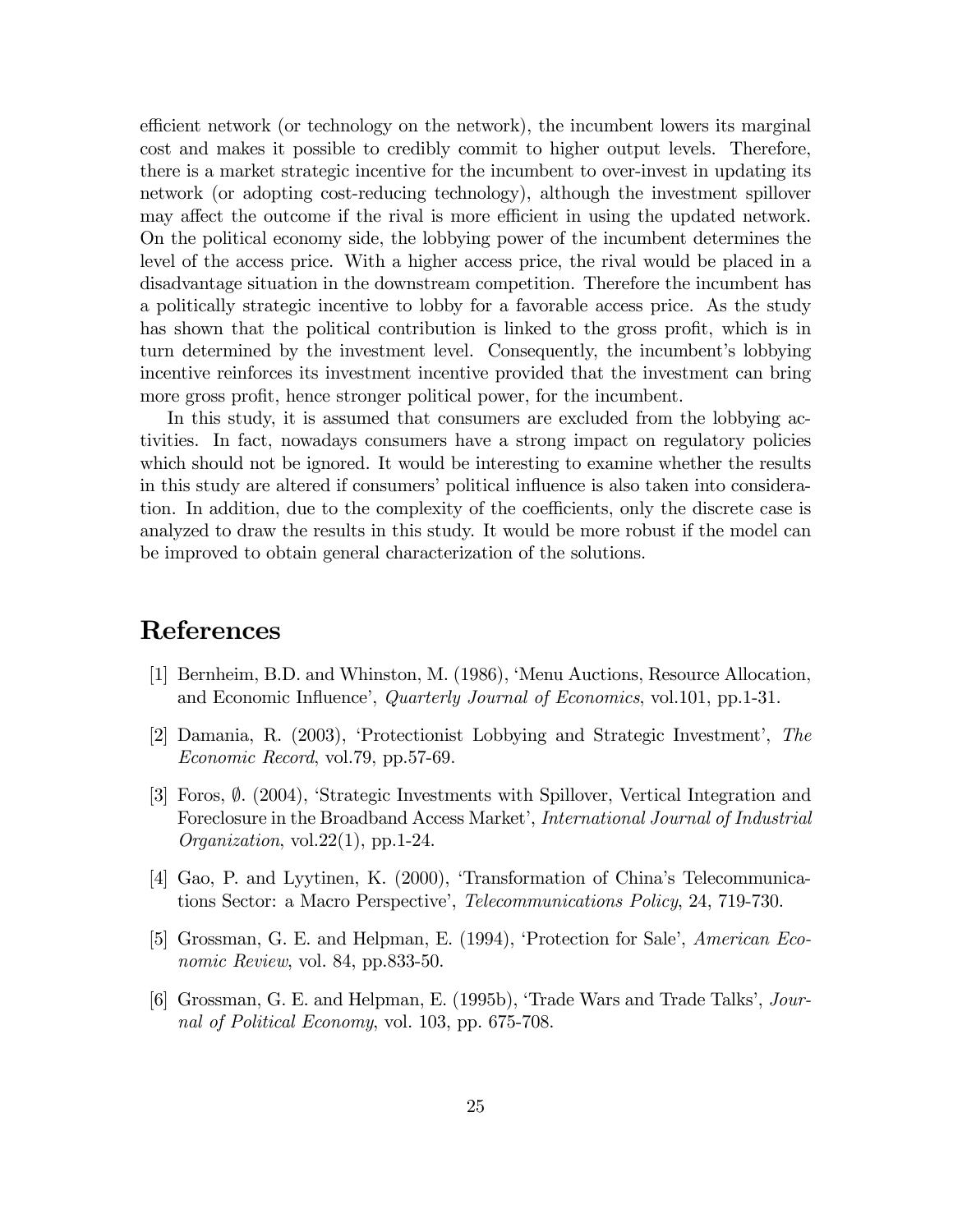- [7] Kotakorpi, K. (2006), ëAccess Price Regulation, Investment and Entry in Telecommunications', *International Journal of Industrial Organization*, vol. 24, pp. 1013-1020.
- [8] Li, D. and Chen, Q. (1998), ëWhy Arenít Foreign Direct Investments (FDIís) Always Welcome?  $-$  A Political Economy Analysis', University of Michigan, mimeo.
- [9] Ma, J. (2005), ëPolitics of Competition for Foreign Direct Investment: A Simple Theory', University of Southampton, working paper.
- [10] Sheng, B. (2001), ëThe Political Economy of Trade Policy in Chinaí, Copenhagen Business School, Department of Management, Politics & Philosophy, working paper.
- [11] Telecommunication Industry Association (TIA), ëInvestment, Capital Spending and Service Quality in U.S. Telecommunications Networks: A Symbiotic Relationship'.
- [12] Yu, Z. (2005), ëEnvironmental Protection: A Theory of Direct and Indirect Competition for Political Influence', Review of Economic Studies, vol. 72, pp.269-286.
- [13] Zhang, B. (2002), ëUnderstanding Chinaís Telecommunications Policymaking and Reforms: a Tale of Transition Toward Liberalization', Telematics and Informatics, 19, 331-349.

# Appendix

### Proof of Lemma 1

 $(i)$  The equilibrium level of access price maximizes the government's objective function, i.e.

$$
a^* = \arg\max_{a} S_1(a) + S_2(a) + \lambda W(a)
$$

A truthful contribution function takes the form

$$
S_i(a, B_i) = \max\left[0, \Pi_i^G - B_i\right]
$$

Hence, the optimal access price maximizes

$$
a^* = \arg \max_{a} \left[ \Pi_1^G(a) - B_1 \right] + \left[ \Pi_2^G(a) - B_2 \right] + \lambda W(a) \quad \text{if } B_1 \leq \Pi_1^G(a^*) \text{ and } B_2 \leq \Pi_2^G(a^*)
$$

which gives rise to

$$
a^* = \arg\max_{a} \Pi_1^G(a) + \Pi_2^G(a) + \lambda W(a)
$$